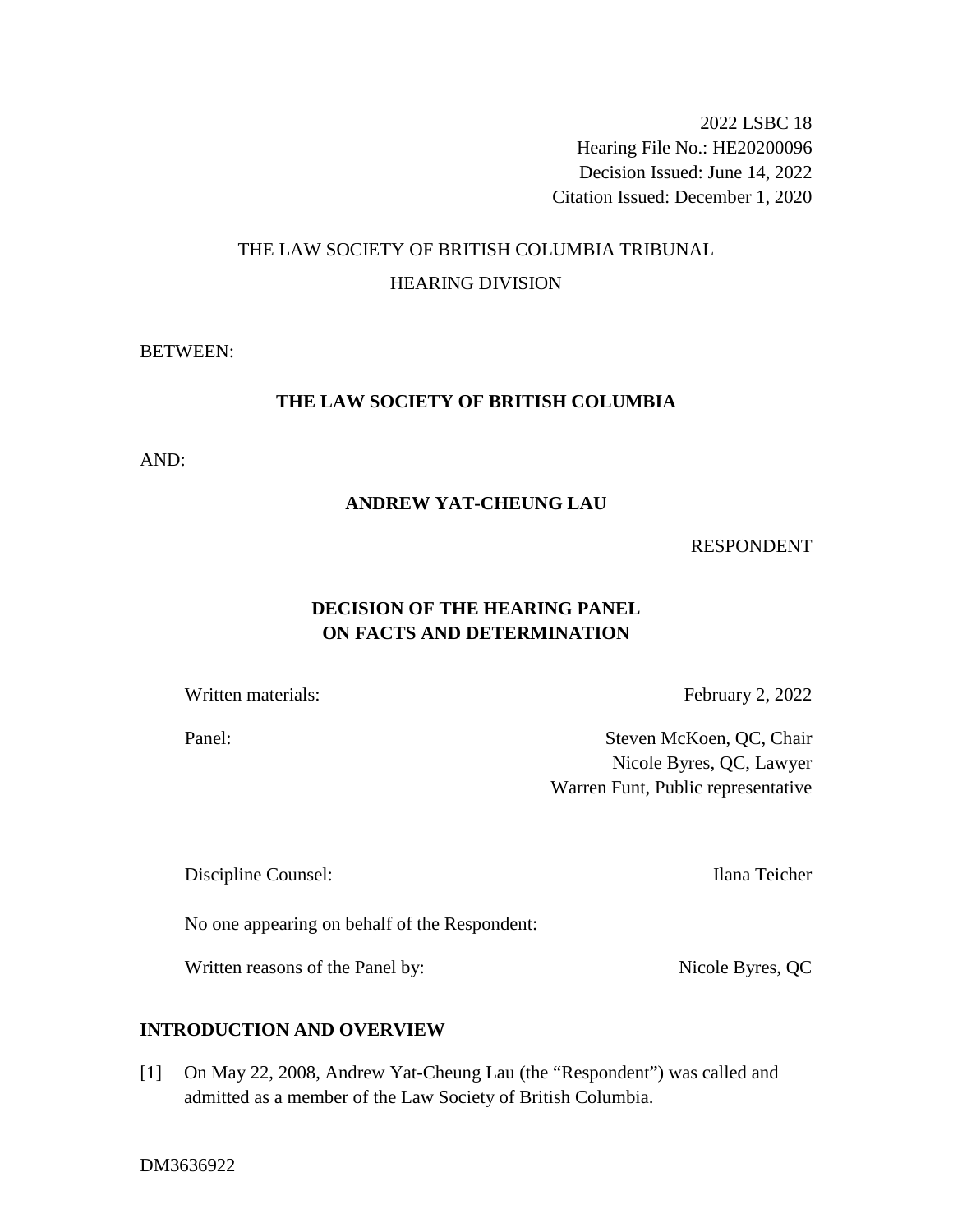- [2] Since approximately February 2011, the Respondent practised as a sole practitioner in the name of Andrew Lau Law Corporation in Vancouver, British Columbia (the "Firm"). The Respondent practised in the areas of residential real estate, civil litigation, corporate and commercial law, and wills and estates.
- [3] The issues dealt with in this matter came to the attention of the Law Society after a compliance audit of the Firm, conducted by the Law Society pursuant to Rule 3-85 of the Law Society Rules. The audit was conducted from April 1, 2019 to April 5, 2019, for an audit period of October 1, 2017 to March 31, 2019.
- [4] The audit included the following formal comments:
	- (a) Goods and Services Tax ("GST") and British Columbia Provincial Sales Tax ("PST") remittances were not filed or remitted by the Firm on time;
	- (b) PST and GST amounts owed by the Firm were not paid at the time of the audit;
	- (c) the Trust Administration Fee ("TAF") for the period October 1, 2017 to December 31, 2018 had not been remitted on 33 client matters;
	- (d) funds were withdrawn from trust while the trust records were not current; and
	- (e) funds were withdrawn from trust without first preparing a bill for fees and delivering the bill to the client.
- [5] Between September 22, 2020 and January 1, 2021, the Respondent was administratively suspended pursuant to Rule 3-81 of the Rules for failing to file a trust report.
- [6] On January 1, 2021, the Respondent became a former member of the Law Society for non-payment of fees.
- [7] On December 1, 2020, the Law Society issued a citation against the Respondent that contained the following six allegations:

## **Allegation 1**

Between approximately March 2016 and November 2019, you collected GST from your clients but failed to remit the funds and interest due to the Canada Revenue Agency in payment of the GST in a timely way, contrary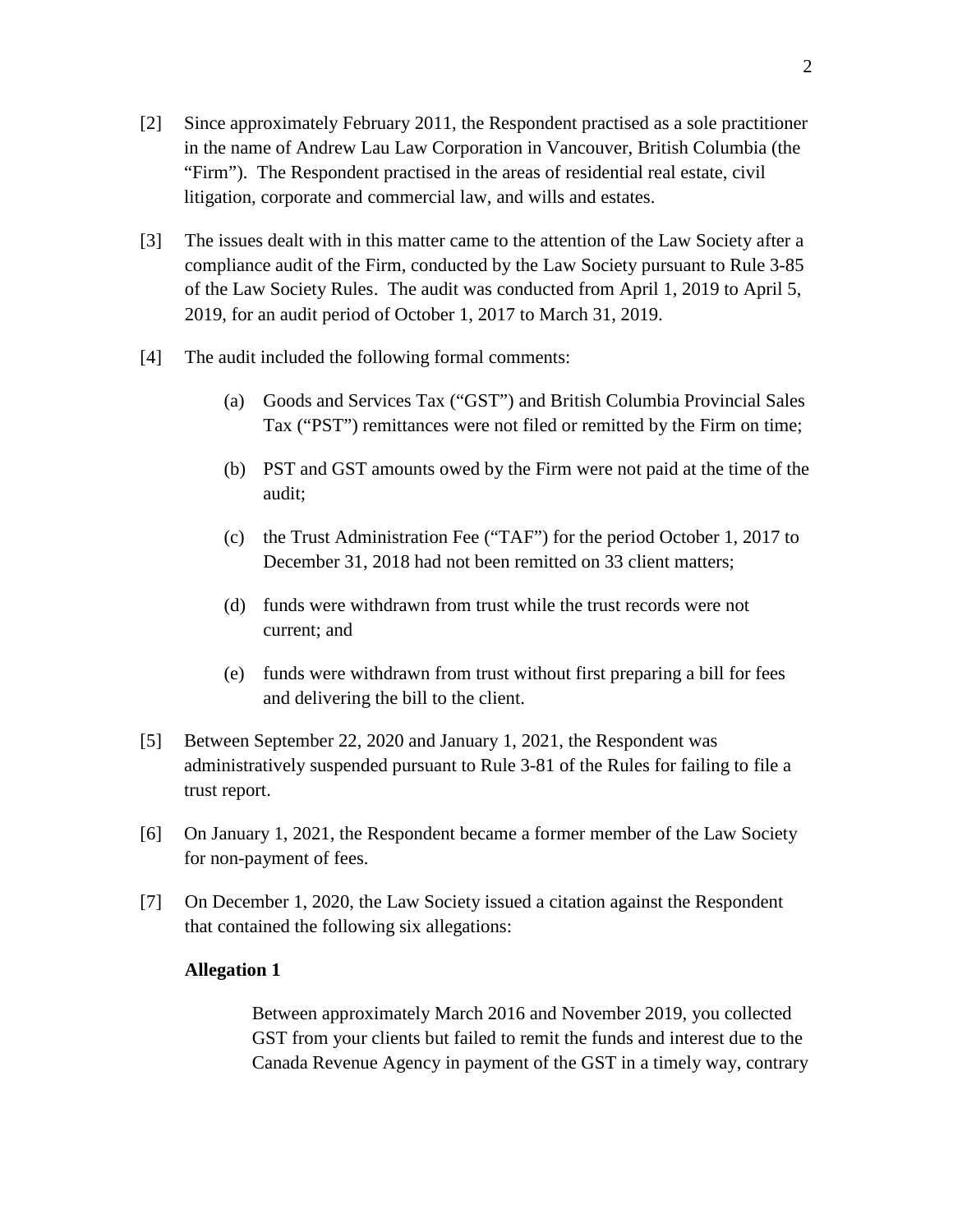to rule 7.1-2 of the *Code of Professional Conduct for British Columbia* (the "*BC Code*").

### **Allegation 2**

Between approximately April 2018 and August 2019, you collected PST from your clients but failed to remit funds and interest due to the British Columbia Ministry of Finance (the "Ministry") in payment of the PST in a timely way, contrary to rule 7.1-2 of the *BC Code.*

#### **Allegation 3**

You failed to remit TAF to the Law Society within 30 days of the end of some or all of the quarters ending December 2017, March 2017, June 2018, September 2018, December 2018, June 2019, September 2019 and December 2019, contrary to one or more of Rules 2-110 and 3-49(e) of the Rules and rule 7.1-2 of the *BC Code.*

## **Allegation 4**

You failed to meet the minimum standard of financial responsibility required of lawyers in British Columbia by failing to notify the Executive Director of the Law Society in writing of the circumstances of an unsatisfied monetary judgment, filed against your law corporation in the Supreme Court of British Columbia on July 8, 2019 (Court File [Number] Victoria Registry), and your proposal for satisfying the judgment, contrary to one or both of Rules 3-49(a) and 3-50 of the Rules.

#### **Allegation 5**

Between approximately March 2018 and November 2018, in the course of acting for one or more of your clients JS, YH, VH and KL, you misappropriated or improperly withdrew some or all of \$14,336 held in trust on behalf of your clients, by withdrawing funds from trust for the payment of your fees when you had not rendered any or sufficient legal services to justify the withdrawal, contrary to Rule 3-64 of the Rules, in one or more of the following instances:

- (a) in November 2018, you withdrew or authorized the withdrawal of \$2,016 from trust in connection with your client JS;
- (b) in March 2018, you withdrew or authorized the withdrawal of \$3,920 from trust in connection with your clients YH and VH;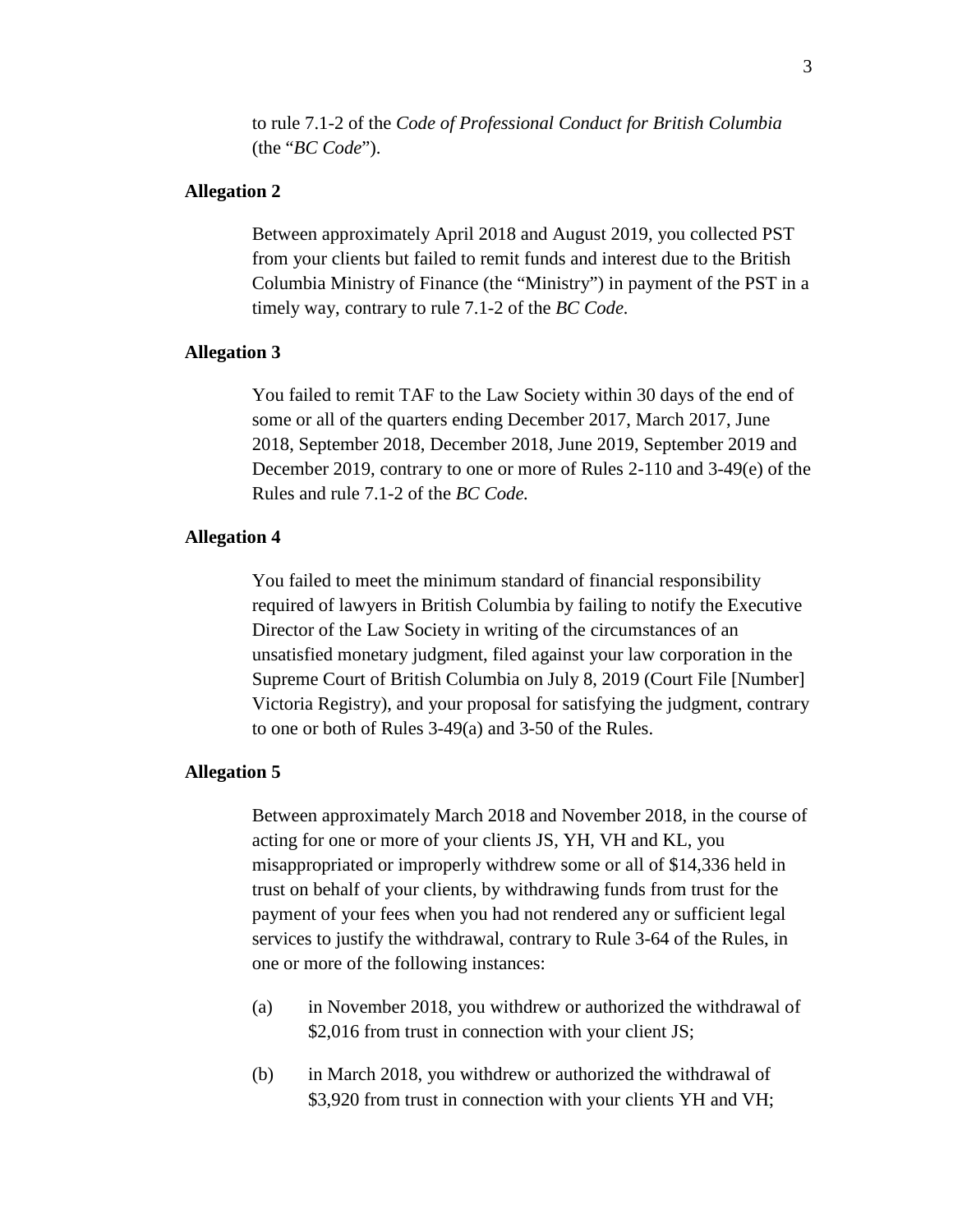- (c) in April 2018, you withdrew or authorized the withdrawal of \$3,920 from trust in connection with your client KL; and
- (d) in February 2019, you withdrew or authorized the withdrawal of \$4,480 from trust in connection with your client KL.

## **Allegation 6**

In the course of acting for your clients YH and VH, you withdrew or authorized the withdrawal of funds from trust without first signing and delivering a bill to your clients, contrary to one or both of Rule 3-65 of the Rules and section 69 of the *Legal Profession Ac*t, SBC c. 9 (the "*Act*"), on one or more of the following occasions:

- (a) \$3,920 withdrawn from trust on March 1, 2018; and
- (b) \$1,077 withdrawn from trust between August 2018 and February 2019.

## **DECISION TO PROCEED WITH A HEARING IN WRITING AND IN THE ABSENCE OF A RESPONSE FROM THE RESPONDENT**

- [8] The Hearing Panel was provided with a memorandum dated January 20, 2022 from Michael F. Welsh, QC who was acting in the capacity of presiding Bencher. The memorandum was prepared following the Law Society's pre-hearing application for an order that the facts and determination phase of the citation be dealt with by written submissions only.
- [9] The memorandum noted the following:
	- (a) by way of an initial pre-hearing conference, of which the Respondent had notice but did not attend, it was ordered that:
		- (i) the application was to be served on the Respondent, who would then have 14 days to respond; and
		- (ii) the hearing of the citation was set for a one-day hearing on February 8, 2022, if it did not proceed by written materials;
	- (b) the Respondent did not provide a response to the application; and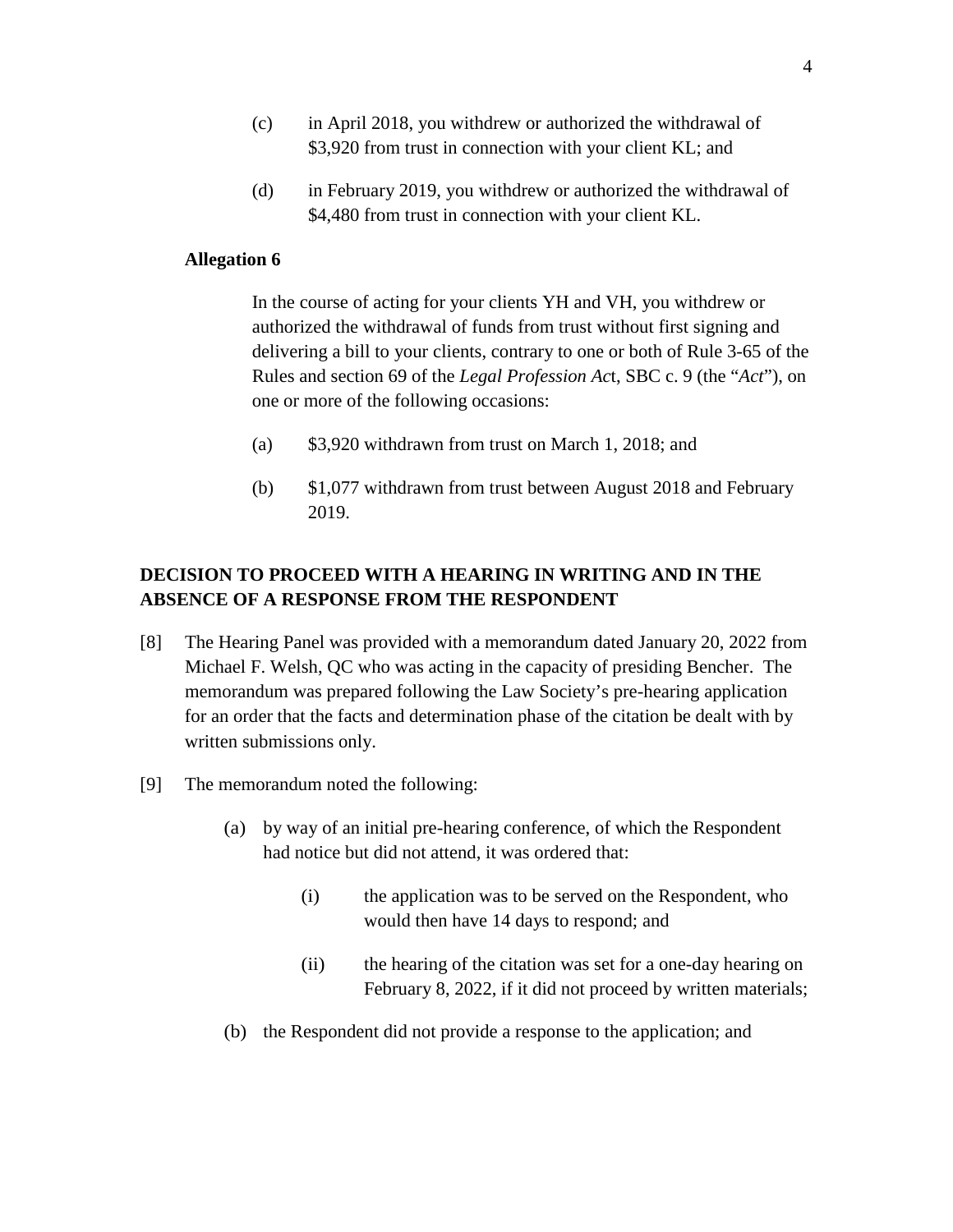- (c) Mr. Welsh, QC ordered that, subject to any direction of the panel, the Facts and Determination phase of the citation would proceed with written submissions only (the "January 20, 2022 Order").
- [10] The January 20, 2022 Order also provided that:
	- (a) the Respondent deliver his response, if any, to the Law Society's written submissions within 14 business days of service of the Law Society's submissions; and
	- (b) the Law Society deliver its reply submissions, if any, within seven business days of service of any submissions by the Respondent.
- [11] The Panel was provided with an affidavit of service of Julie Erskine dated February 2, 2022, which confirmed that on January 31, 2022, the Respondent was served with the Law Society's written submissions pursuant to Rule 10-1(1)(b).
- [12] The Respondent did not file any responding materials with respect to this hearing.
- [13] Section 42(2) of the *Act* states that a panel may proceed, in the absence of a respondent, if the panel is satisfied that the respondent has been served with notice of the hearing.
- [14] In applying section 42(2) of the *Act*, hearing panels have considered certain factors, including the following<sup>1</sup>:
	- (a) whether the respondent has been properly served;
	- (b) whether the respondent has been cautioned that the hearing may proceed in their absence;
	- (c) whether the respondent is a former member of the Law Society; and
	- (d) whether the respondent has admitted the underlying misconduct.
- [15] The Respondent admitted service of the citation on December 1, 2020. The citation includes the statement that if he does not appear at the hearing, the hearing panel may proceed with the hearing in his absence and make any order that it could have made had he been present.

5

 $\overline{a}$ 

<sup>1</sup> *Law Society of BC v. McKinley*, 2019 LSBC 20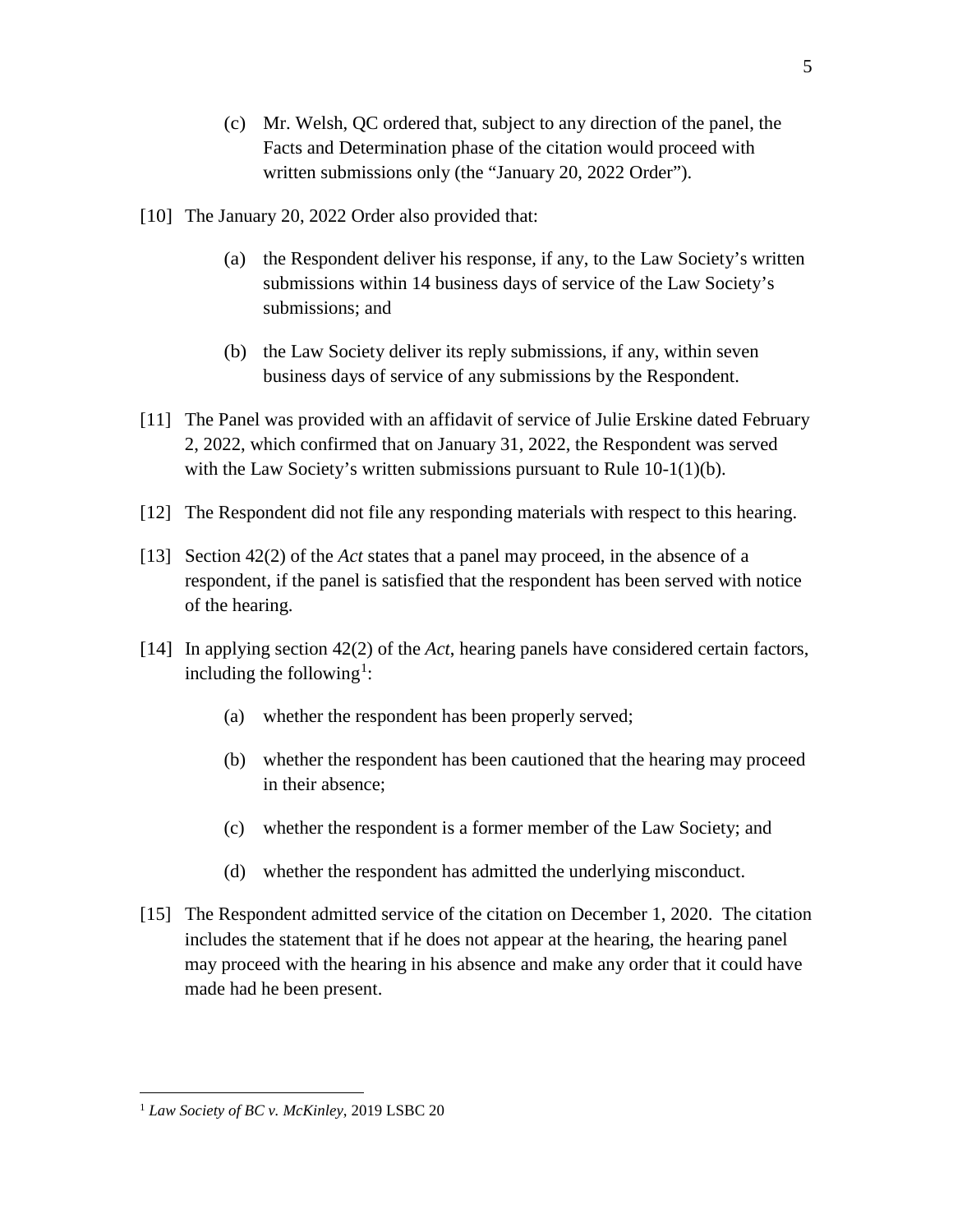- [16] The Respondent did not respond to the Law Society's Notice to Admit dated August 20, 2021 ("NTA"), nor the initial pre-hearing conference and the application referred to above.
- [17] On January 1, 2021, the Respondent ceased to be a member of the Law Society for non-payment of fees.
- [18] Considering the above, and upon reviewing the written materials submitted by the Law Society, the Panel decided:
	- (a) to proceed with the Facts and Determination hearing in the absence of the Respondent; and
	- (b) that the materials filed by the Law Society provided the Panel with a comprehensive record, sufficient to allow the Panel to make its determinations.

### **ISSUES**

- [19] The issues before the Panel are as follows:
	- 1. Did the Respondent commit the acts as alleged in allegations 1 to 6 in the Citation?
	- 2. If the Respondent committed the acts alleged, did his actions amount to professional misconduct and/or a breach of the *Act* or Rules?

## **Notice to Admit**

- [20] The Respondent was served with the NTA on August 23, 2021 pursuant to Rule 5- 4.8 by sending it to the Respondent's last known email address and by posting it on the Law Society member portal. Accordingly, service was deemed to have taken place on August 24, 2021.
- [21] The Respondent did not respond to the NTA. Pursuant to Rule 5-4.8 (7), the Respondent is deemed to have admitted to the truth of the facts described in the NTA, and to the authenticity of the documents attached to the NTA, because he did not respond to the NTA within 21 days of service.
- [22] The Law Society's evidence for the Facts and Determination hearing of the citation is formed entirely of the facts and documents contained in the NTA.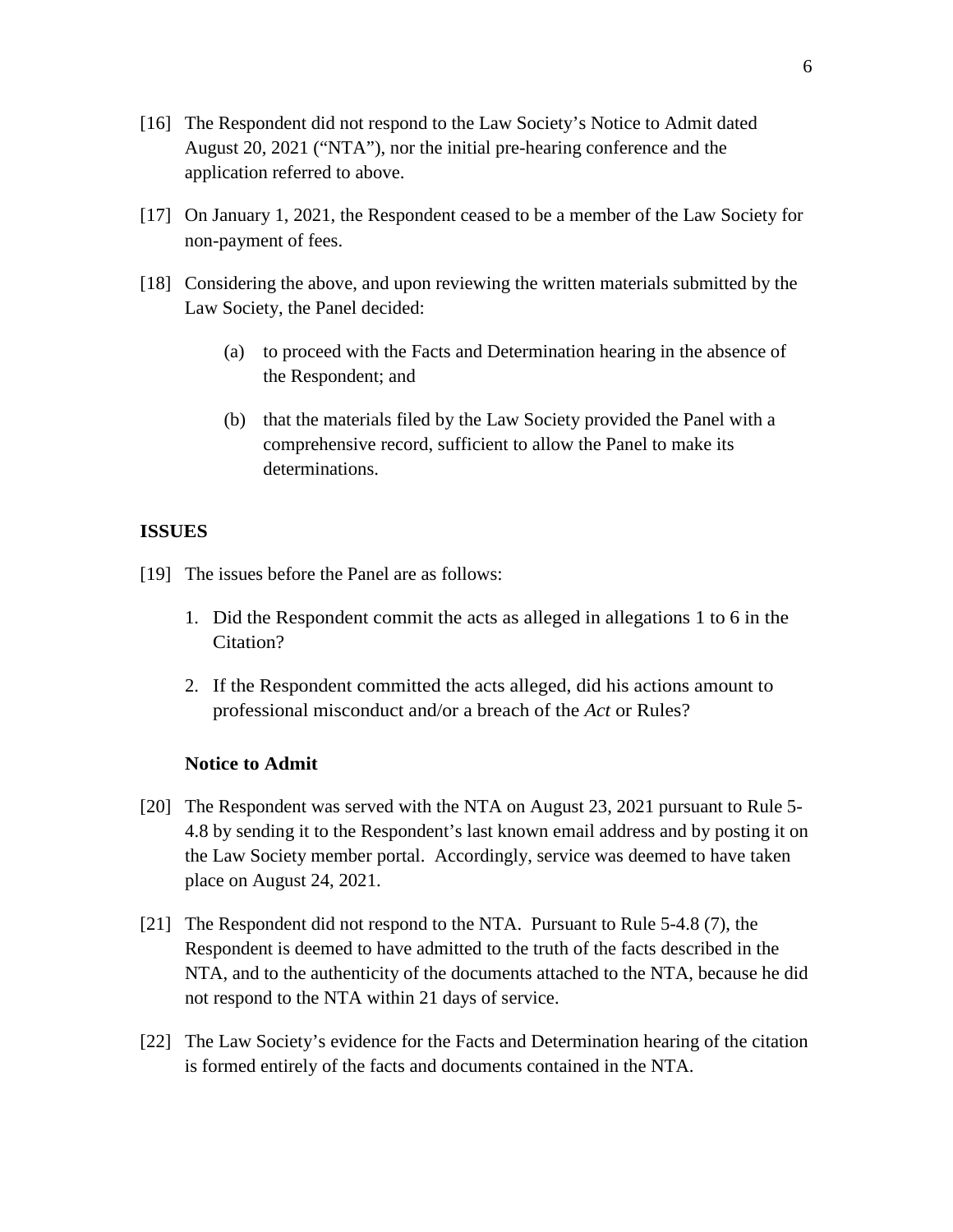#### **SUMMARY OF FACTS AND EVIDENCE**

#### **Background facts**

- [23] As noted earlier, the audit was conducted from April 1, 2019 to April 5, 2019, for an audit period of October 1, 2017 to March 31, 2019. The audit revealed various concerns, including the following:
	- (a) GST and PST returns were not filed on time;
	- (b) PST and GST owed were not paid on time;
	- (c) TAF for the period October 1, 2017 to December 31, 2018 had not been remitted to the Law Society for 33 client matters;
	- (d) the Respondent withdrew funds from the Firm's trust account while the trust records were not current; and
	- (e) the Respondent withdrew funds from the Firm's trust account without first preparing a bill for fees and/or delivering the bill to the client.
- [24] As a result of the audit findings, the Law Society appointed investigator Ally Wang to conduct an investigation. After Ms. Wang's investigation, it was also found that the Respondent did not report a judgment relating to unpaid PST, which was not satisfied within seven days, to the Executive Director.
- [25] The material facts for each of the allegations, which are admitted pursuant to the NTA, are summarized below.

#### **Allegation 1: failure to remit GST**

- [26] The Respondent was required to file and remit GST on behalf of the Firm on an annual basis by March 31 of the year following the year in question.
- [27] The Respondent filed the Firm's GST returns late for the following years: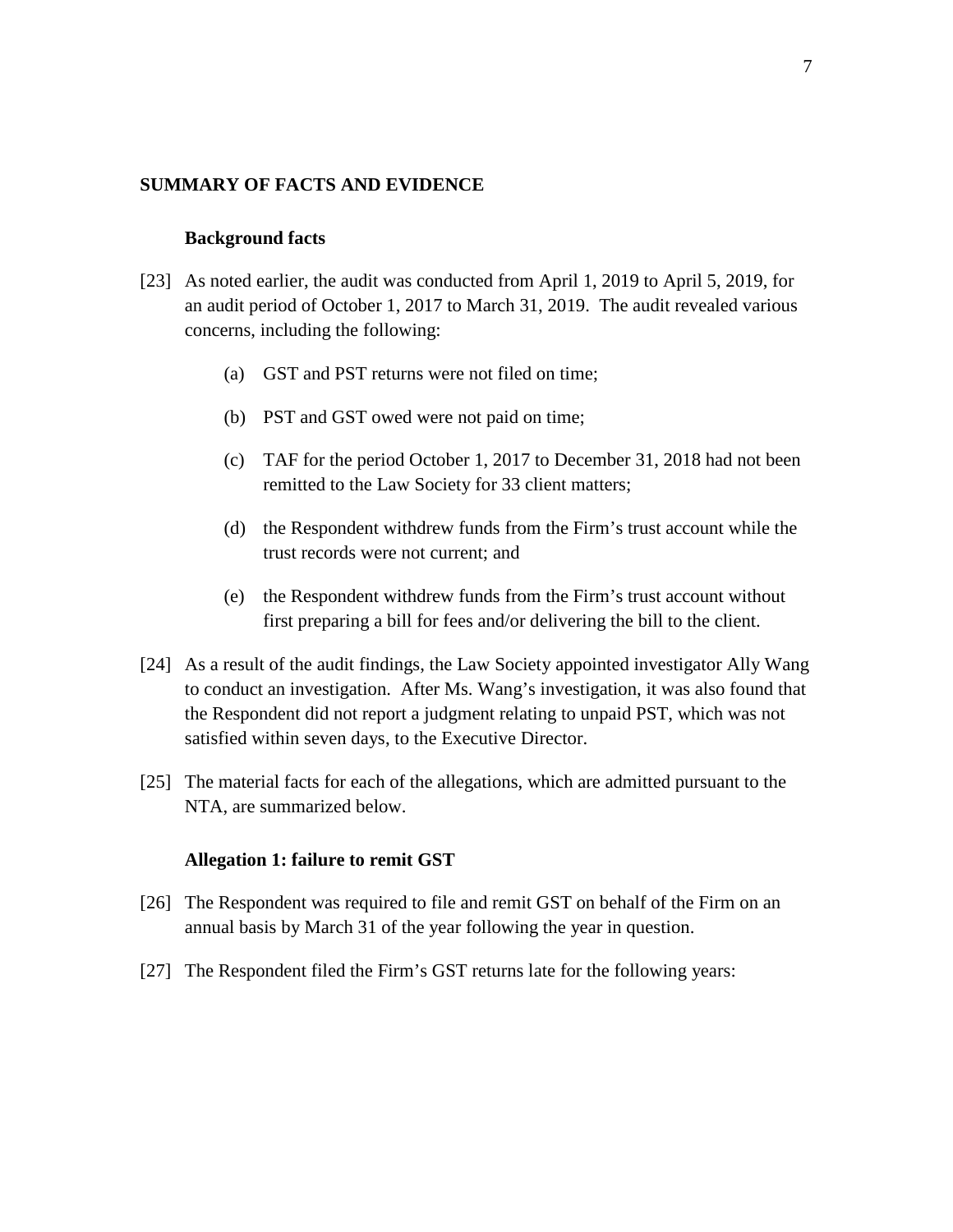| Period end   | Due date    | <b>Filing date</b> | Delay (days) |
|--------------|-------------|--------------------|--------------|
| $31$ -Dec-15 | 31-Mar-16   | $03-Nov-17$        | 582          |
| $31$ -Dec-16 | $31-Mar-17$ | $03$ -Feb- $18$    | 309          |
| $31$ -Dec-17 | $31-Mar-18$ | $05$ -Apr-19       | 370          |
| $31$ -Dec-18 | $31-Mar-19$ | $05$ -Apr-19       | 5            |

- [28] On April 26, 2019, the Respondent owed \$12,907.44 in GST arrears for the years 2015 to 2018. The Respondent paid \$13,200 to the CRA towards the outstanding GST, interest and penalties on September 9, 2019.
- [29] On September 27, 2019, the Respondent owed a remaining \$18.80 in GST arrears, which he paid on November 20, 2019.
- [30] The Respondent reported in the Firm's trust reports filed with the Law Society that GST was not paid in full and on time for the periods ending February 28, 2015, February 29, 2016, February 28, 2017, February 28, 2018 and February 28, 2019, due to cash flow issues.
- [31] The Respondent admitted that between approximately March 2016 and November 2019, he collected GST from his clients, but did not remit the funds and interest due to the CRA in payment of the GST on time.

### **Allegation 2: failure to remit PST**

- [32] The Respondent was required to file a PST return and remit PST on behalf of the Firm to the Ministry on a quarterly basis.
- [33] The Respondent filed the return and remitted PST late for the March 2018 quarterend. As a result of this late filing, the Ministry charged a \$155.37 penalty.
- [34] Between May 7, 2018 and July 23, 2018, the Ministry sent at least five notices to the Respondent requesting payment of the \$155.37 penalty and interest.
- [35] The Respondent did not file PST returns (nor remit PST) for the remaining quarters of 2018. Due to this non-filing and non-payment of PST, the Ministry estimated the PST owed for 2018 and then charged this amount, plus penalties and interest.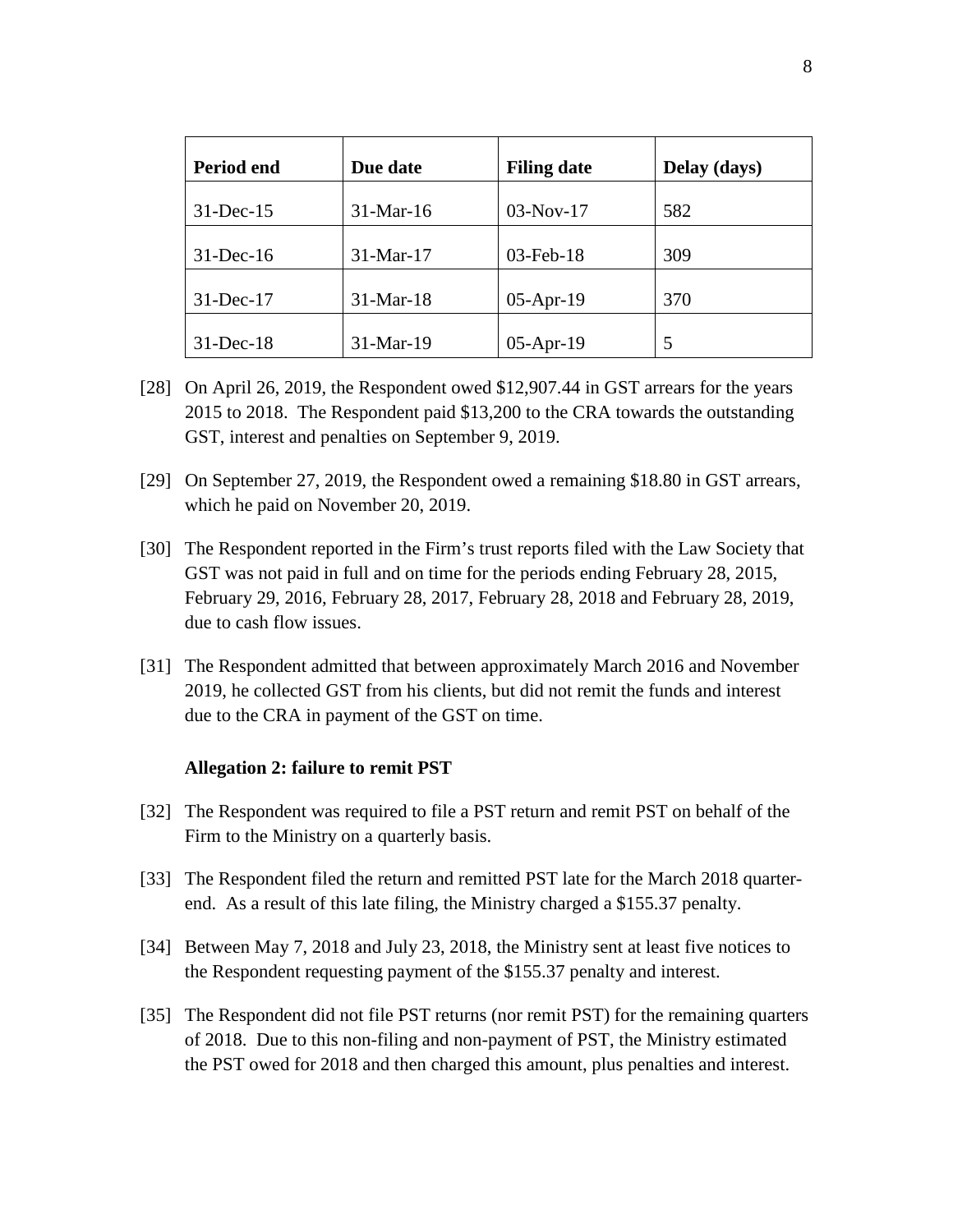- [36] Between August 23, 2018 and January 23, 2019, the Ministry sent at least seven notices to the Respondent requesting payment for the outstanding PST, penalties, and interest owed.
- [37] On January 30, 2019, the Ministry sent a letter to the Respondent informing him that he owed \$3,652.30 in outstanding PST, penalties and interest, and that a certificate would be filed with the Supreme Court of British Columbia if payment was not received within ten days of the date of the letter. The letter also said that a certificate had the same force and effect as a judgment of the court. On this same date, the Ministry also served a Demand Notice pursuant to section 220 of the *Provincial Sales Tax Act* on the Bank of Montreal ("BMO"), requiring BMO to pay \$3,652.30 from the Respondent's bank accounts.
- [38] On February 13, 2019, BMO sent a letter to the Respondent informing him that BMO had remitted \$796.59 to the Ministry pursuant to the Demand Notice. This payment reduced the Firm's general account balance to \$0.
- [39] On February 20, 2019, after not receiving the balance of PST owed by the Respondent for the period ending December 31, 2018, the Ministry sent a Notice of Assessment for the estimated tax collected during the quarter, including penalties and interest, for a total of \$2,649.14.
- [40] On February 25, 2019, the Firm owed \$6,323.02 in PST, including penalties and interest. By May 7, 2019, the Firm owed \$7,106.47 in PST arrears for the period of April 1, 2018 to March 31, 2019. On August 16, 2019, the Respondent paid \$8,696.89 to the Ministry towards PST arrears.
- [41] The Respondent reported that PST was not paid in full and on time due to cash flow issues in the Firm's trust reports submitted for the periods ending February 28, 2015, February 29, 2016, February 28, 2017 and February 28, 2019.
- [42] The Respondent admits that between approximately April 2018 and August 2019, he collected PST from his clients, but did not remit the PST and interest due to the Ministry on time.

#### **Allegation 3: failure to remit TAF**

- [43] At all material times, the Respondent was required to remit TAF within 30 days of each quarter ending on the last day of March, June, September and December.
- [44] The Respondent failed to remit TAF on 33 matters for the period between October 1, 2017 to December 31, 2018 when due.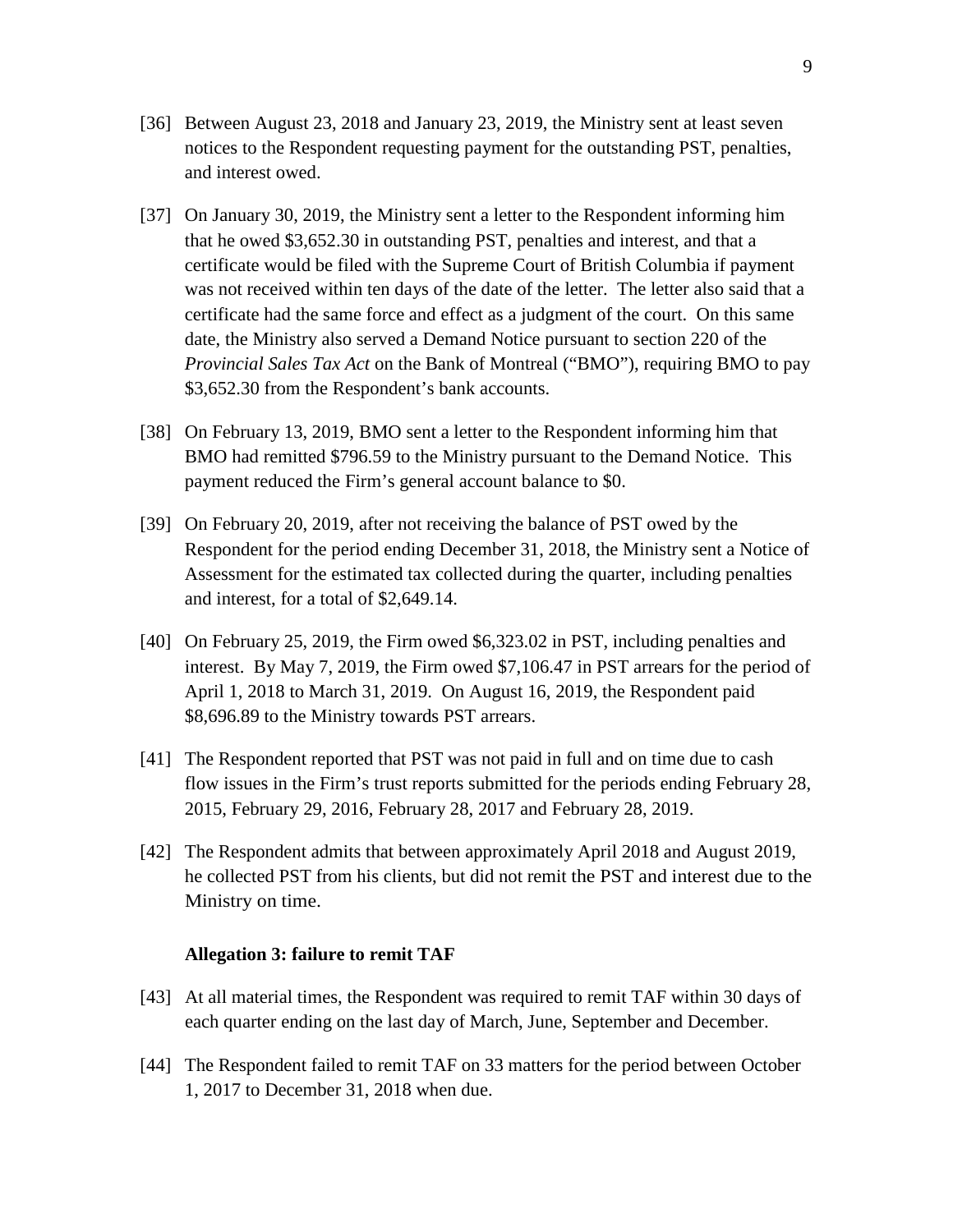- [45] On August 8, 2019, the Respondent paid the outstanding TAF for the October 1, 2017 to December 31, 2018 period, plus a late penalty, for a total of \$545.74. The Respondent first reported that TAF was not remitted when due for this period as part of the trust report he filed for the period ending February 28, 2019.
- [46] The Respondent failed to remit TAF for the quarters ending June 30, 2019, September 30, 2019 and December 31, 2019, on a total of five matters. A total of \$82.69, including late penalties, was owing by the Respondent for these matters.
- [47] The Respondent admits that he did not remit TAF due to the Law Society within 30 days of the end of the quarters ending December 2017, March 2017, June 2018, September 2018, December 2018, June 2019, September 2019 and December 2019.

## **Allegation 4: failing to notify the Executive Director of an unsatisfied monetary judgment**

- [48] On July 8, 2019, the Ministry filed a Certificate against the Firm in the Supreme Court of British Columbia for PST arrears of \$7,170.24 (the "Judgment"). Also on July 8, 2019, the Ministry filed a Writ of Seizure and Sale against the Firm.
- [49] The Judgment was not fully satisfied until August 16, 2019 when the Respondent paid \$8,696.89 to the Ministry.
- [50] The Respondent admits that he did not notify the Executive Director of the unsatisfied Judgment, including the circumstances of the Judgment and his proposal for satisfying the Judgment, within seven days after the date of entry as required under Rule 3-50 of the Rules, or at all.
- [51] During the investigation the Respondent said that:
	- (a) he was not able to pay the Judgment amount within seven days due to cash flow reasons, but that he paid the Judgment as soon as he was able; and
	- (b) he was not aware of Rule 3-50 and his obligation to report the Judgment to the Law Society.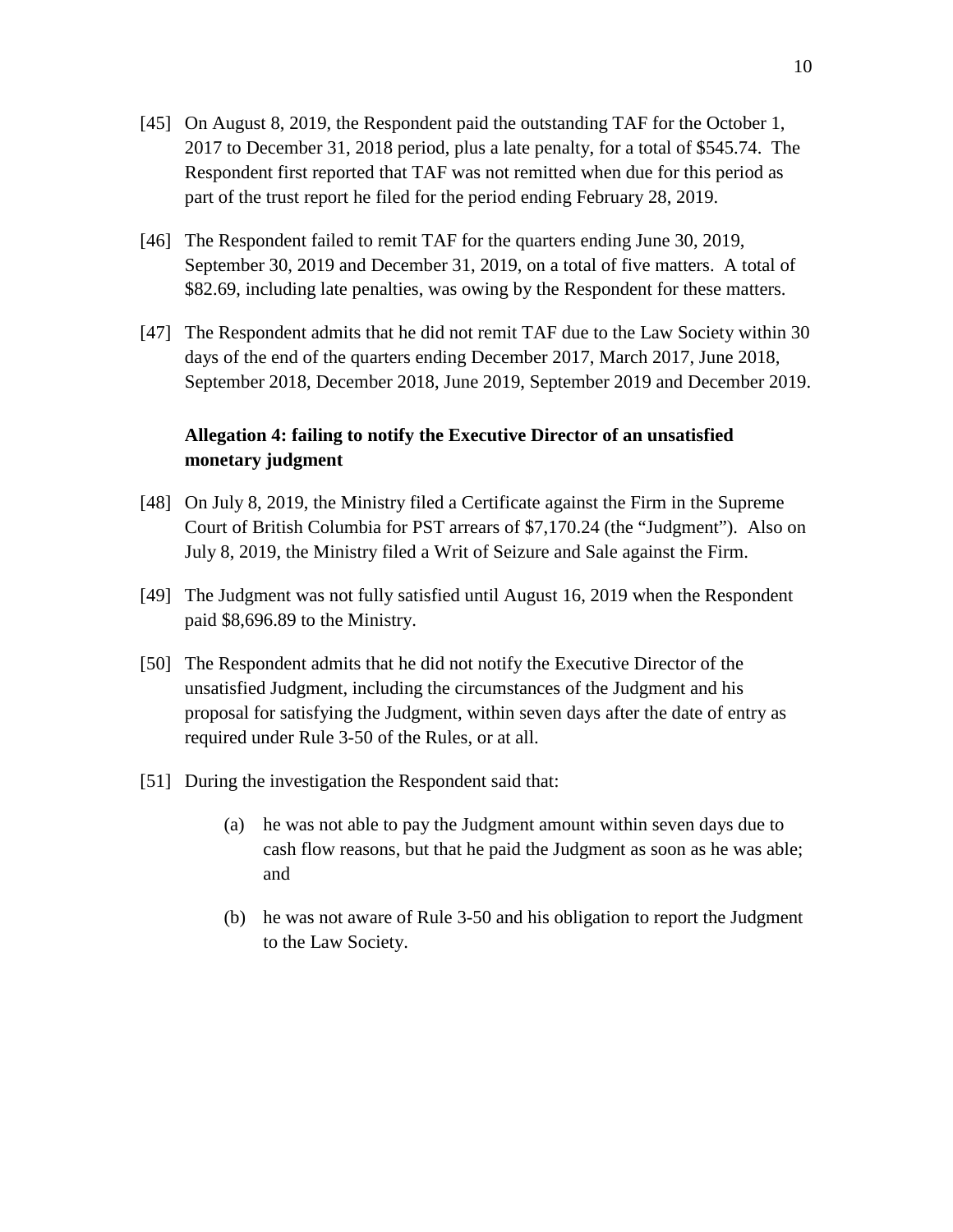## **Allegation 5: misappropriation/improper withdrawal of trust funds**

## **Allegation 5(a) – client JS**

- [52] The Respondent acted on various matters for JS since 2016. On October 1, 2018, the Respondent sent an email to JS recommending a shareholders' agreement and including an estimate of \$1,800 fees plus taxes as his fees to prepare this agreement.
- [53] On October 3, 2018, the Respondent received \$2,016 into his trust account from JS as a retainer for fees plus taxes for the shareholders' agreement. On October 18, 2018, the Respondent requested further information from JS to prepare the shareholders' agreement.
- [54] On October 21, 2018, JS informed the Respondent that she was still working on the information requested and asked the Respondent to put the matter on hold for another two weeks.
- [55] On November 16, 2018, the Respondent issued a trust cheque to himself for \$2,016 purportedly in payment of his fees on JS's matter; this trust cheque cleared the account on November 19, 2018.
- [56] The Respondent produced an invoice during the Law Society's investigation dated November 16, 2018 in the amount of \$2,016 to support the above withdrawal of fees from trust. The invoice states "to all services pertaining to shareholder agreement including: communication with client; analysis of matter to assess client's legal interests; analysis of relevant provisions; commence preparation of agreement." The Respondent did not remember when the invoice was delivered to JS, nor was he able to provide evidence that the invoice was delivered to JS.
- [57] On November 28, 2018, JS sent an email to the Respondent again informing him that she was still working on the information requests and that she may require another two weeks or so. Also, in this email JS said that she would update the Respondent once she was ready to go ahead with the agreement.
- [58] On February 25, 2019, JS sent an email to the Respondent informing him that she no longer required a shareholders' agreement and requesting a refund of the trust fees she had paid, less any fees for any work done.
- [59] The transcript of Ms. Wang's August 20, 2020 interview of the Respondent, prepared by United Reporting, is attached to the NTA (the "Interview"). When the Respondent was asked why he thought he was entitled to bill JS for the full amount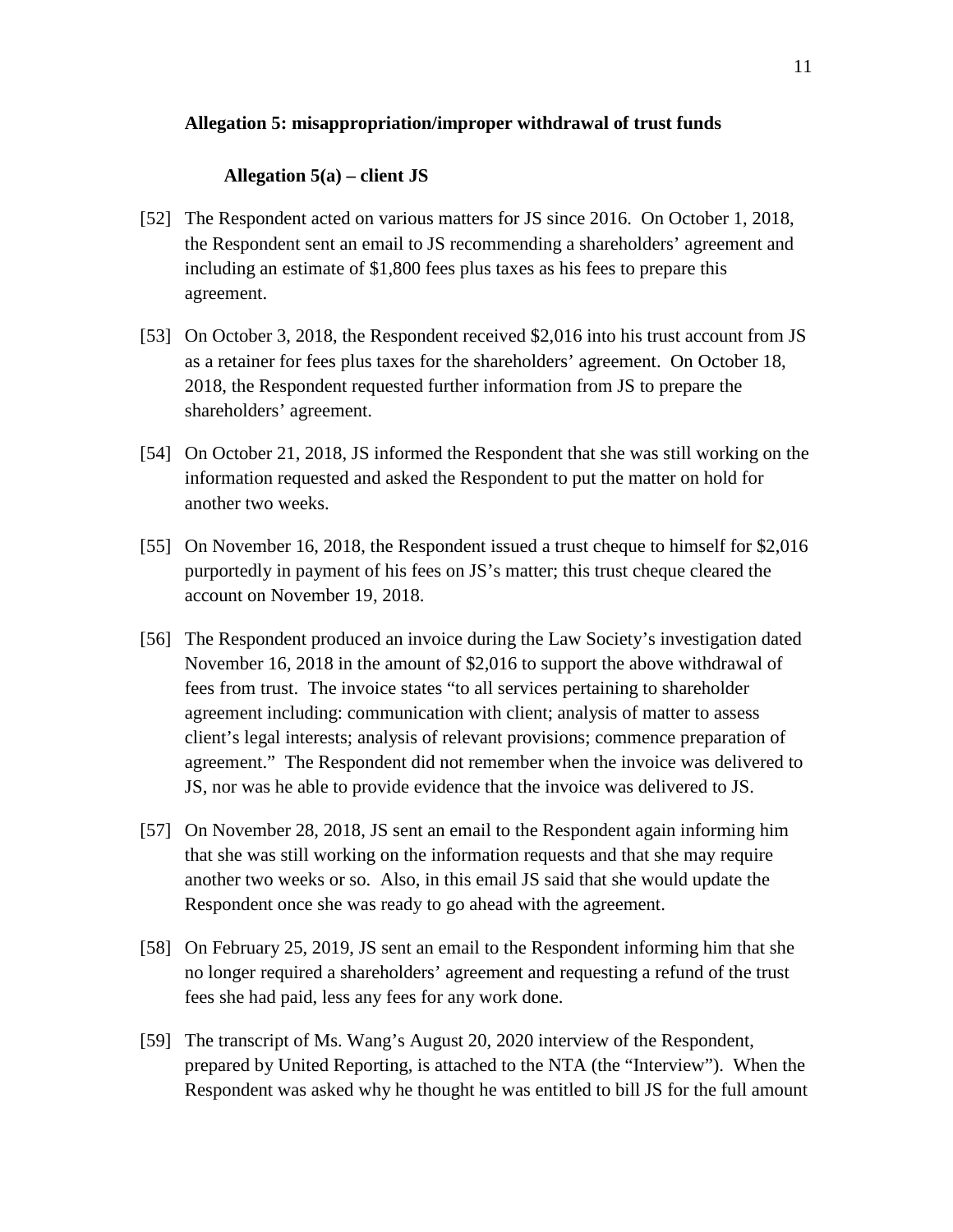of fees quoted for the shareholders' agreement, despite the fact that he did not prepare a shareholders' agreement for the client, the Respondent replied as follows:

> Because by that point in time I had already put in a substantial amount of time communicating with the client, analyzing the provisions of the agreements ….

But by that point in time I had already put in a lot of time, and the thing is if the agreement is never prepared because the client doesn't want to pursue it or whatever, then that would mean I would never get paid for the amount of time that I put in. So if the only way that I could get paid is, you know, once the agreement was finalized, that would mean that events could arise such as they did such that I would never get paid even though I put in a substantial amount of work.

- [60] When questioned by Ms. Wang as to whether he had prepared the shareholders' agreement, the Respondent said he did not complete the agreement and would have to check his files to see if he had started drafting it, but claimed he had done the groundwork (i.e. analysis and selecting relevant provisions) for the agreement.
- [61] The Respondent's client file for JS did not contain a draft shareholders' agreement.
- [62] During the Interview, Ms. Wang asked the Respondent to provide records (if any) that showed the work he did on the shareholders' agreement prior to November 16, 2018. However, while the NTA includes some responses from the Respondent to other requests made during the Interview, there is no response to this request.
- [63] The Respondent explained his fee structure during the Interview. The Respondent does not charge an hourly rate but works on a fixed fee basis. The Respondent said he explains to the client how much a service is going to cost and then the client pays this amount up front. The Respondent also said that if a matter becomes more complex, he will usually notify the client of the additional steps taken and the additional charge for those steps.
- [64] The Respondent did not issue a refund of the retainer to JS pursuant to her request of February 25, 2019. When asked by Ms. Wang why he did not issue a refund, the Respondent said he did not provide a refund because:
	- (a) he had "commenced" work on the shareholders' agreement;
	- (b) the client indicated she had further matters requiring his services; and
	- (c) he applied JS's funds to payment for those further services.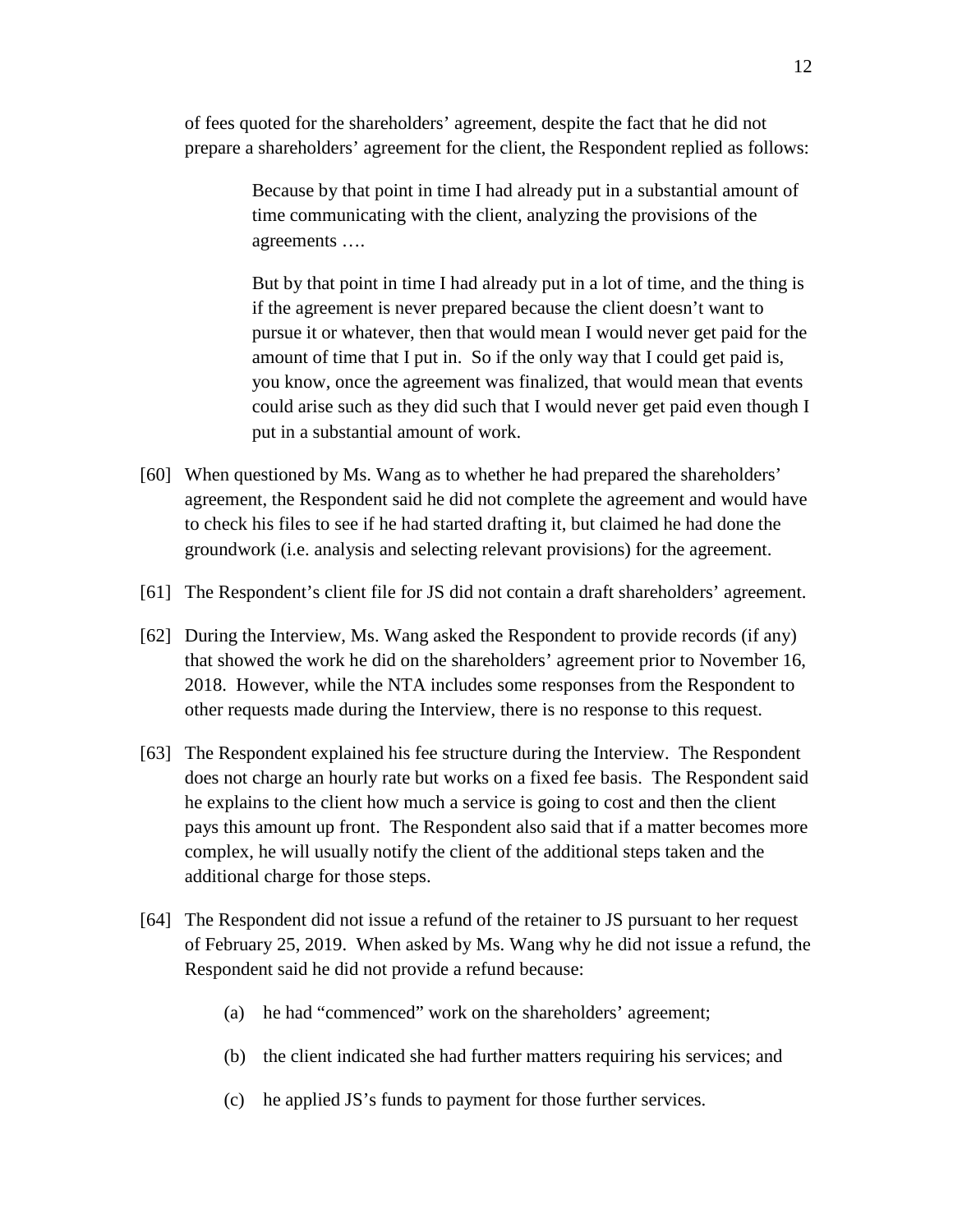[65] It is not clear from the evidence if JS requested further services and when, or whether the Respondent actually performed further services, however, it is clear that such services would have been performed a number of months after November 18, 2018 and were not related to the reason the retainer funds were requested and deposited in the first place.

#### **Allegation 5(b) – clients: YH and VH**

- [66] The Respondent was retained by YH and VH for a committeeship application.
- [67] On February 19, 2018, the Respondent requested a retainer of \$3,500 plus tax for a total retainer of \$3,920. This amount was paid into the Respondent's trust account on February 21, 2018.
- [68] On March 1, 2018, the Respondent transferred the \$3,920 retainer from his trust account to his general account. During the audit, the Law Society's auditor was unable to locate an invoice to support the withdrawal of this amount from the Respondent's trust account.
- [69] On April 5, 2019, but after completion of the audit, the Respondent produced an invoice dated March 1, 2018 to the clients for \$3,500 plus taxes, for a total of \$3,920. However, the Respondent was not able to provide evidence that the invoice was delivered to the clients.
- [70] The clients informed the Law Society that they did not receive an invoice for this amount, nor did they sign a retainer agreement.
- [71] The Respondent admitted during the Interview that he withdrew the \$3,920 from his trust account without first signing and delivering a bill to the clients.
- [72] Between August 2018 and December 2018, the Respondent received \$1,173.50 into his trust account for disbursements for the committee application, of which \$1,077 was withdrawn from trust by the Respondent between August 2018 and February 2019 without issuing a bill to the clients.
- [73] The Respondent admitted during the Interview that he withdrew the \$1,077 from his trust account without first signing and delivering a bill to the clients.
- [74] Even though the Petition to the Court regarding the committeeship application was not filed until November 23, 2018, and the matter was heard on December 21, 2018, during the Law Society's investigation, the Respondent took the position that he was entitled to the full amount of the retainer on March 1, 2018 because by that date, he had spent a substantial amount of time working on the matter.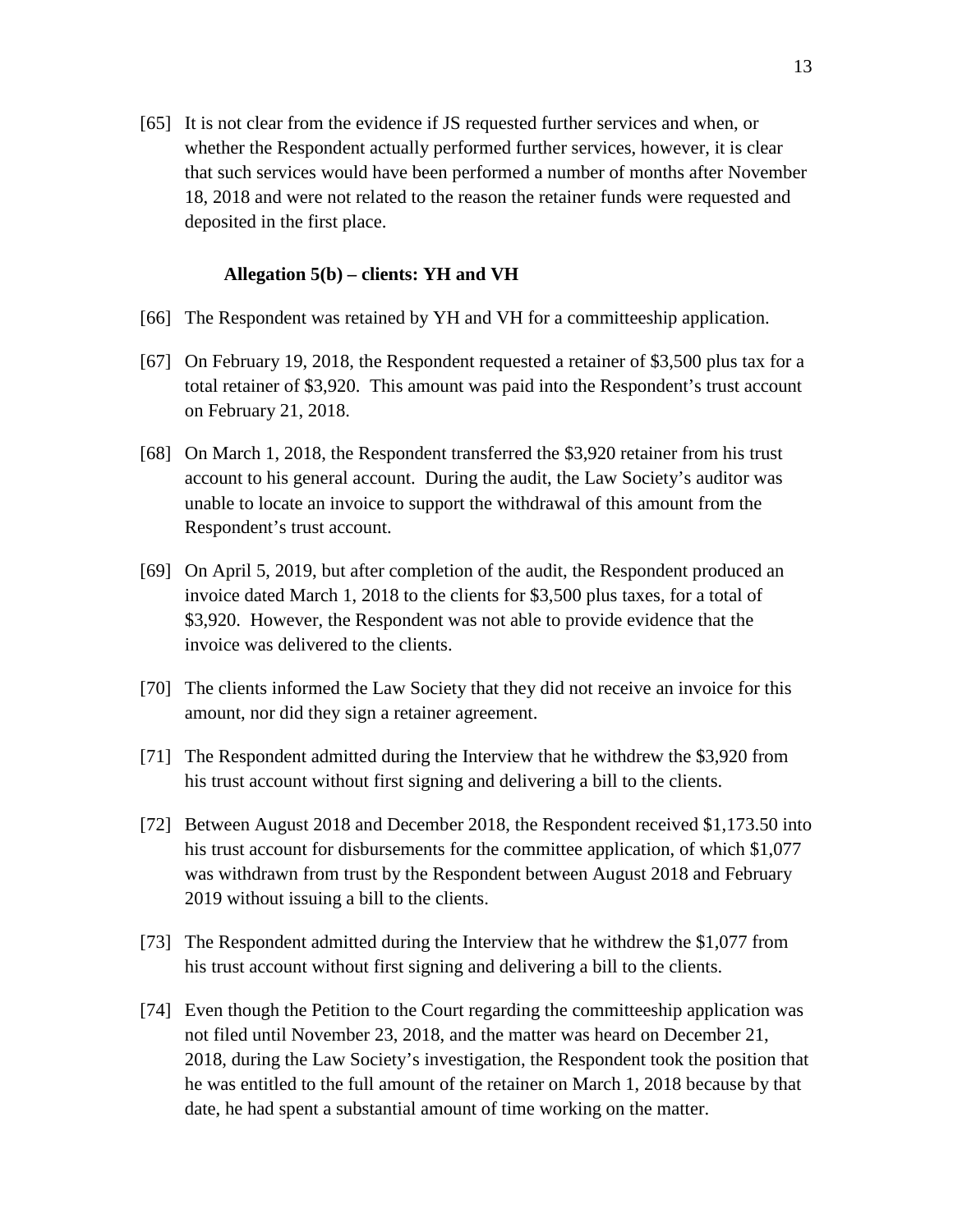#### **Allegations 5(c) and 5(d) – client KL**

- [75] The Respondent was retained by KL to represent her in litigation with her former landlord.
- [76] On April 19, 2018, KL entered into a retainer agreement with the Respondent whereby KL agreed to pay a total fee of \$8,500 plus taxes. The \$8,500 in fees was allocated to the following services:
	- (a) \$3,500 (to be paid on the signing of the retainer agreement) for the preparation of the Reply and Third Party Notice;
	- (b) \$1,000 for the preparation and attendance at the Settlement Conference;
	- (c) \$3,000 for services to prepare for trial, which amount includes the fees for the first day of trial; and
	- (d) \$1,000 per day for each day of trial after the first day of trial.
- [77] On April 19, 2018, KL paid \$3,920 for the \$3,500 fees plus taxes for the first payment required under the above noted retainer agreement.
- [78] On April 23, 2018, the Respondent issued an invoice to KL for \$9,545. The Respondent said that while he billed KL for the full amount of fees, he did not ask her to pay the full amount right away.
- [79] During the Interview, the Respondent said that he did not remember when the invoice was delivered to KL or how the invoice was delivered, and he was unable to provide evidence that the invoice was delivered to KL.
- [80] On April 26, 2018, the Respondent sent KL a copy of a draft reply.
- [81] On April 30, 2018, the Respondent transferred \$3,920 from his trust account to his general account, purportedly for his fees on this matter.
- [82] The Reply was filed with the court on May 10, 2018. The Third Party Notice was filed on September 4, 2018.
- [83] The Respondent admitted that at the time he transferred the \$3,920 from his trust account to his general account, he had not completed the Third Party Notice. The Respondent justified his actions by claiming that he had put in a substantial amount of time into the matter, however, he admitted that this was not in accordance with the terms of the retainer agreement.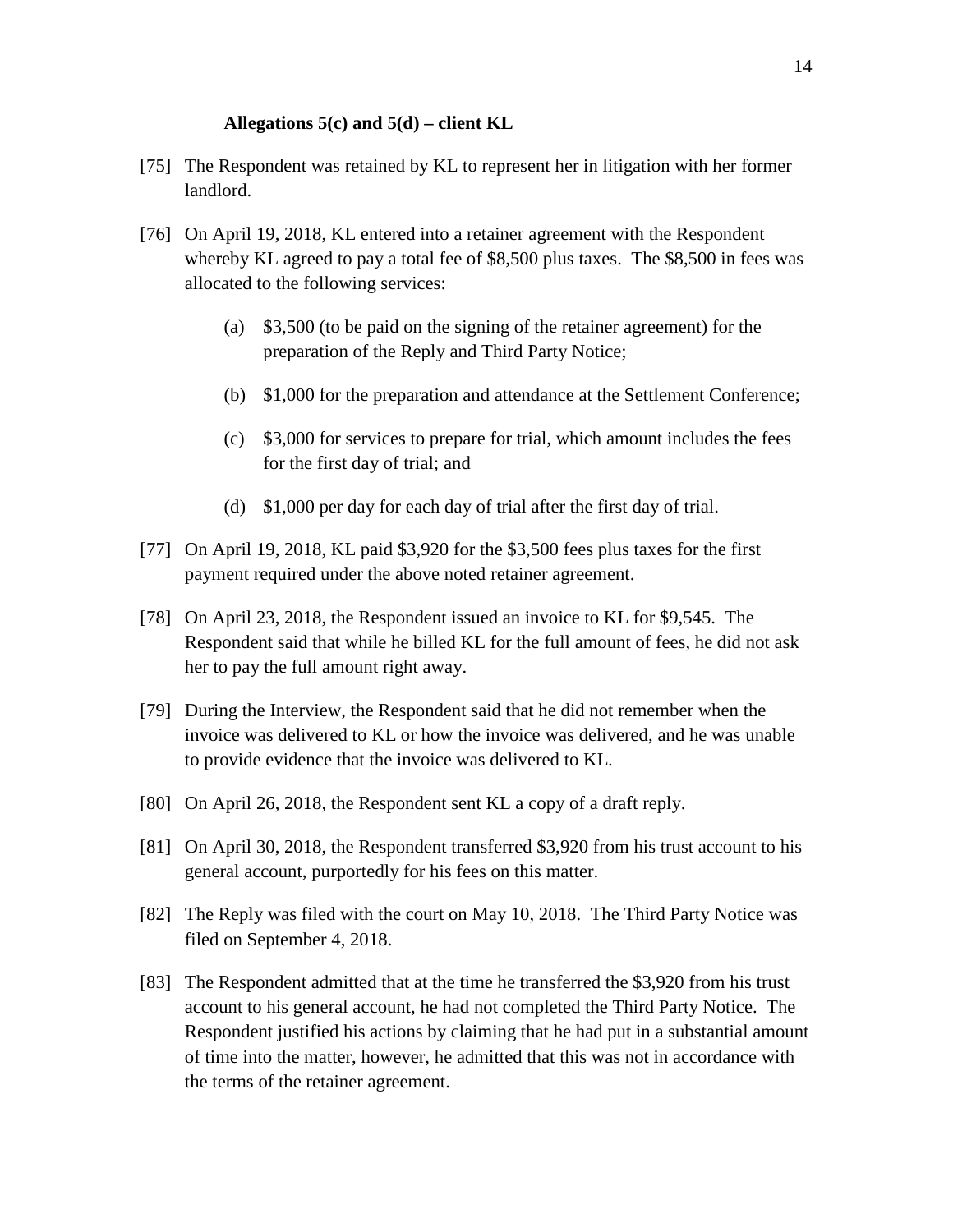- [84] On February 20, 2019, the Respondent deposited into his trust account KL's second retainer of \$4,480. According to the retainer agreement, this amount was for preparation and attendance at trial, plus an additional day of trial.
- [85] On the same day these funds were deposited, the Respondent withdrew \$4,480 from his trust account.
- [86] The trial for the matter did not occur until March 22, 2019. The trial was for one day.
- [87] In the Interview, the Respondent justified the timing of the withdrawal of the retainer funds on the basis that he had done a substantial amount of preparation work for the trial. The Respondent justified charging KL the full amount even though the trial lasted only one day, on the basis of the amount of work he put into the matter and because he later did an application for an order on costs which he did not bill KL for.

#### **Allegation 6: failure to deliver bills to clients YH and VH**

[88] The material facts relating to this allegation have been summarized in paragraphs 78 to 86 above.

## **ANALYSIS**

- [89] Section 38(4) of the *Act* sets out the four adverse determinations available to a hearing panel: professional misconduct; conduct unbecoming the profession; breach of the *Act* or Rules; and incompetent performance of duties undertaken in the capacity of a lawyer.
- [90] It is the Law Society's position that the Respondent committed the acts as alleged in the citation and seeks a finding of professional misconduct against the Respondent for each of the six allegations in the citation.
- [91] Despite the deemed admissions of the Respondent in the NTA, this Hearing Panel must still determine whether the facts meet the test for "professional misconduct".
- [92] The term "professional misconduct" is not defined in the *Act*, the Rules or the *BC Code*.
- [93] In *Law Society of BC v. Martin*, 2005 LSBC 16, at para. 171, the panel defined the test for professional misconduct as "… whether the facts as made out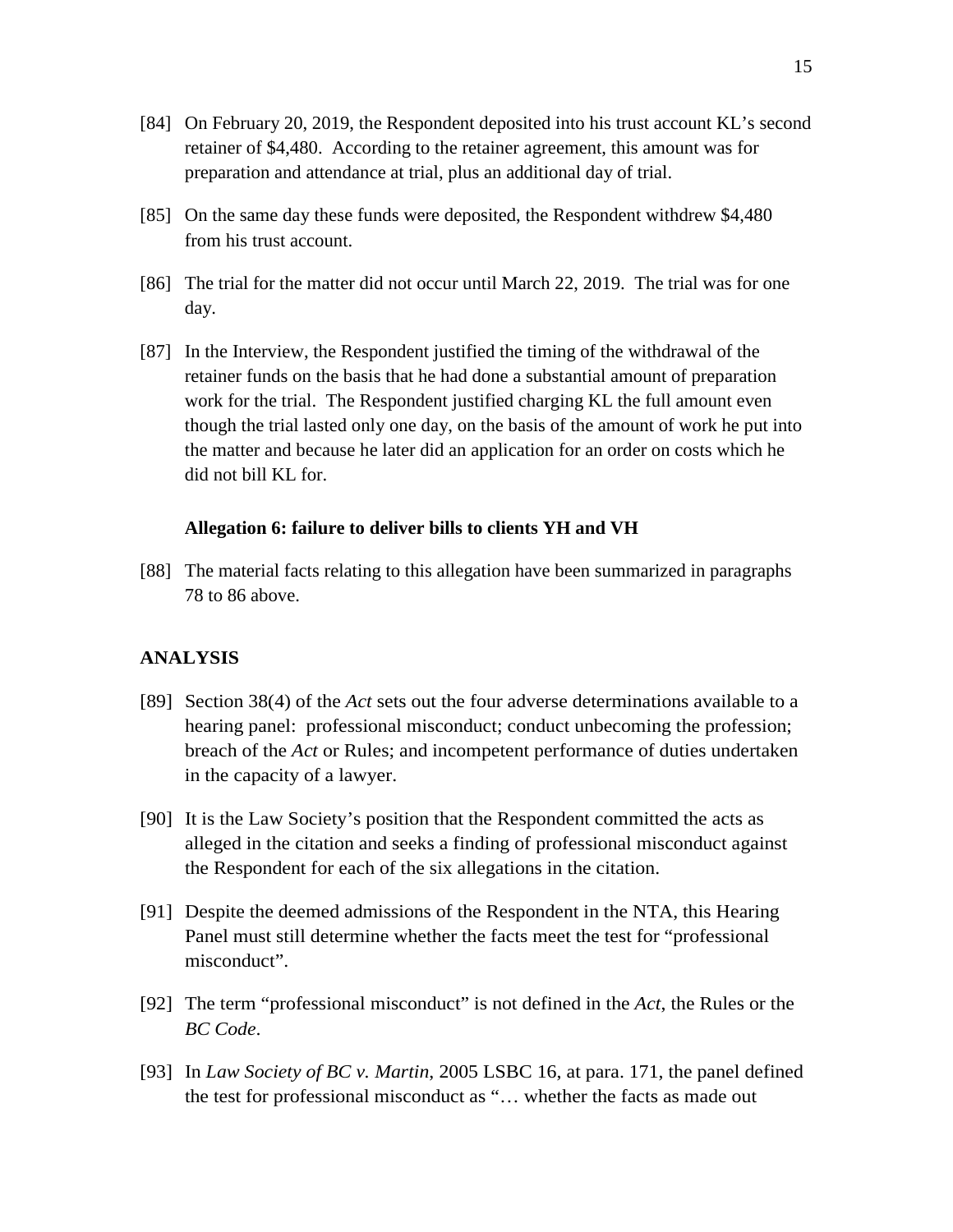disclose a marked departure from that conduct the Law Society expects of its members." In *Martin*, at paras. 151 to 154, the panel observed that a finding of professional misconduct did not require behaviour that was disgraceful or dishonourable.

[94] The hearing panel in *Law Society of BC v. Kim*, 2019 LSBC 43, at para. 45, stated that the test for professional misconduct is objective:

> The *Martin* test is not a subjective test. A panel must consider the appropriate standard of conduct expected of a lawyer, and then determine if the lawyer falls markedly below that standard. In determining the appropriate standard, a panel must bear in mind the requirements of the *Act*, the Rules and the *Code*, and then consider the duties and obligations that a lawyer owes to a client, to the court, to other lawyers and to the public in the administration of justice. Each case will turn on its particular facts.

[95] It is also important to note that finding that a breach of the *Act*, Rules or the *BC Code* has occurred does not, in of itself, constitute a finding of professional misconduct. Rather, the behaviour must also meet the test for professional misconduct as articulated above.

### **Allegations 1 and 2**

- [96] The Respondent has admitted that between March 2016 and November 2019, he collected GST and PST funds from clients, but failed to make payment of those funds and interest due to the CRA and the Ministry in a timely way.
- [97] The Respondent stated in his Interview that his failure to remit PST in a timely way was due to "cash flow" issues, and that the PST and GST he had collected was used to financially support his Firm and family, despite the fact that these funds were collected from his clients and were not his to use. The Respondent also blamed serious personal issues, including the death of his father in 2017 and his mother's illness in 2019, for his failure to make GST, PST and TAF remittances.
- [98] The Respondent's failure to pay his remittances in full and on time is contrary to rule 7.1-2 of the *BC Code*, which requires lawyers to promptly meet financial obligations in relation to their practices.
- [99] When lawyers collect money from clients for GST and PST, those funds do not belong to the lawyer and therefore are not to be used for their own purposes. In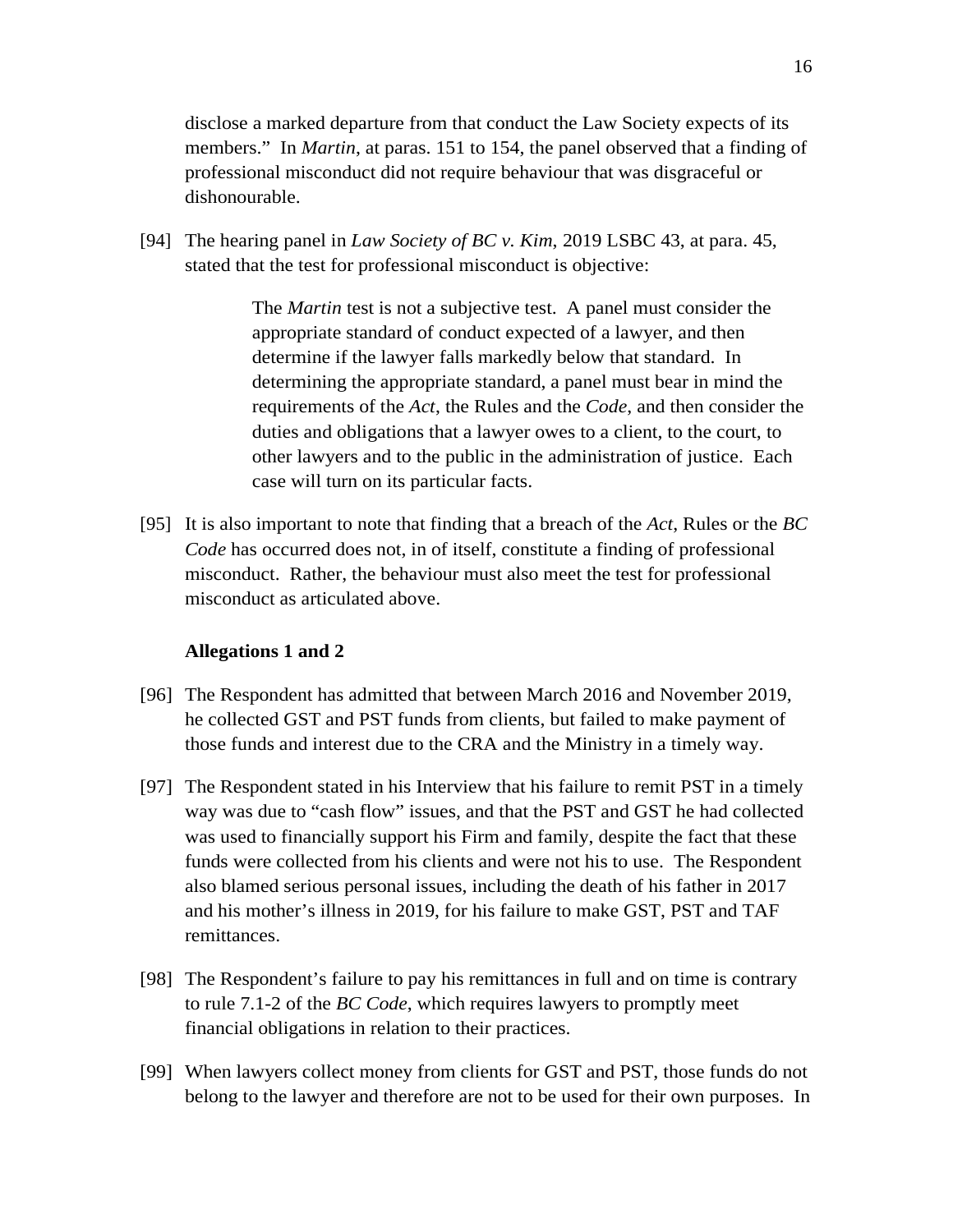*Law Society of BC v. Medd*, 2004 LSBC 15, at para. 7, the panel stated that the obligation to remit collected GST and PST is "a trust obligation that cannot be avoided in any circumstance."

- [100]Further, in *Law Society of BC v. Donaldson*, 2003 LSBC 27, para. 13, the hearing panel found that "collecting tax and failing to remit it is, moreover, a breach of a duty to a client" because "a client does not pay the required taxes on a lawyer's bill in the expectation that the lawyer will use the money to prop up a marginal practice."
- [101]Previous hearing panels have found that a lawyer's failure to pay remittances to government agencies for taxes collected from clients when due is conduct that amounts to professional misconduct.
- [102]While the Panel recognizes that the Respondent had a number of serious family issues to deal with between 2017 and 2019, the Respondent's failure to remit collected GST and PST was not a one-time mistake or slip, but rather occurred over protracted periods of time between 2016 and 2019. Further, the Respondent received at least five notices from the Ministry regarding the outstanding PST, and it is noted that some of his failures to remit occurred in 2016 before the start of such personal problems.
- [103] In considering the circumstances as a whole, including the gravity of using funds that the Respondent had no right to retain for his own purposes, the duration of the issues and the number of breaches, the Panel finds that the Respondent's failure to pay his GST and PST in full and on time amounted to a marked departure from that conduct the Law Society expects of lawyers.
- [104] Accordingly, the Panel finds that the Respondent engaged in professional misconduct in relation to allegations 1 and 2 in the citation.

### **Allegation 3**

- [105]The Respondent admitted that he did not remit TAF to the Law Society within the prescribed periods for two quarters in 2017, and three quarters in 2018, on a total of 33 matters. The Respondent also admitted that he did not remit TAF for three quarters in 2019, on a total of five matters.
- [106]In August 2019, the Respondent finally made the TAF payments (plus a late penalty) for 2017 and 2018. TAF for three quarters in 2019 is still unpaid.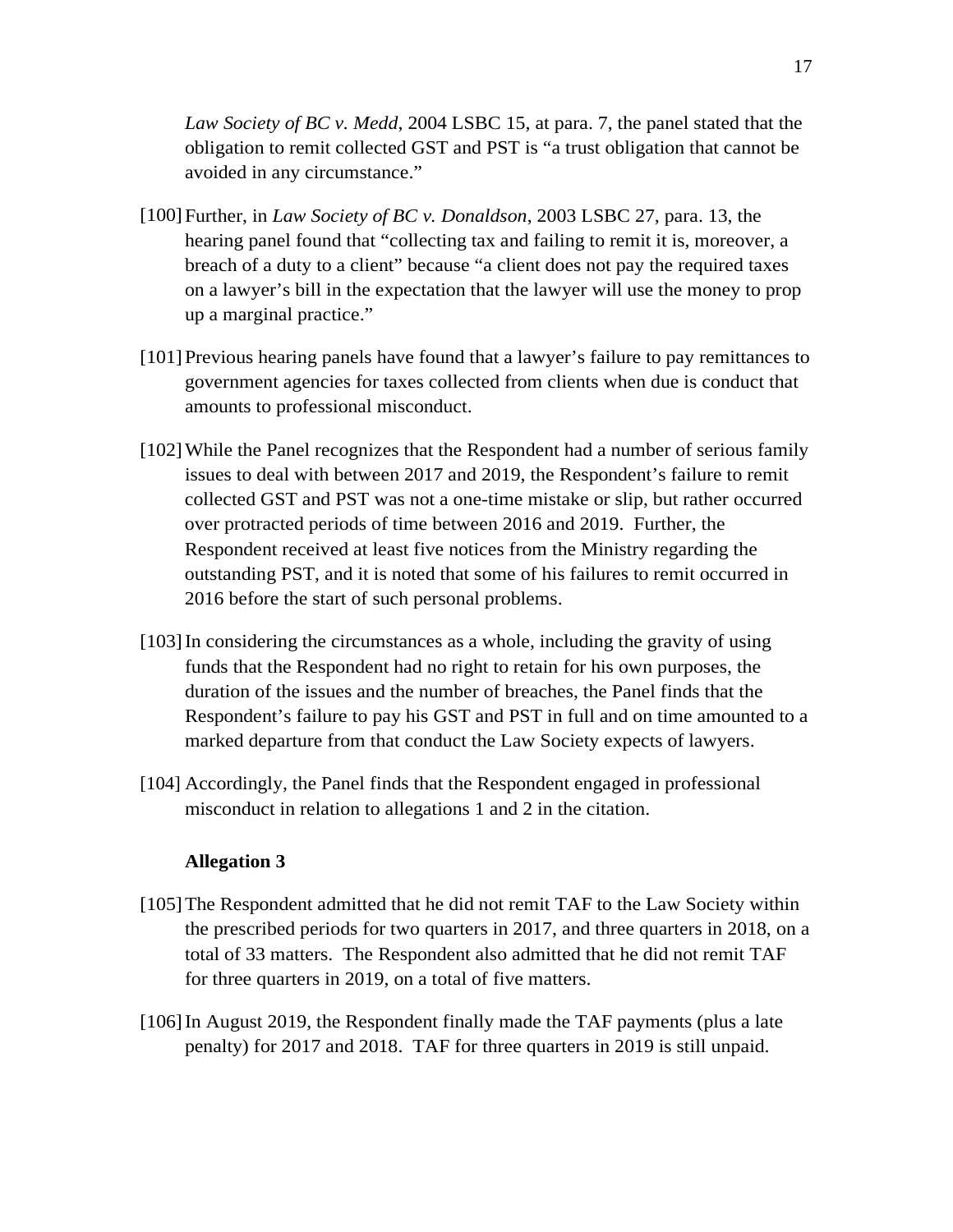- [107]The Respondent's failure to remit TAF to the Law Society is contrary to section 7.1-2 of the *BC Code*, which requires lawyers to promptly meet financial obligations in relation to their practices.
- [108] The Respondent's failure to remit TAF to the Law Society is also contrary to Rule 2-110, which requires lawyers to pay TAF for each client matter where a lawyer receives money in trust, and Rule 3-49(e), which says that a lawyer has failed to meet a minimum standard of financial responsibility if they fail to remit TAF.
- [109] In *Law Society of BC v. Lyons*, 2008 LSBC 09, the panel considered the distinction between a breach of the *Act* or the Rules that constituted a mere "Rules breach" under section 38(4)(b)(iii) of the *Act* and one that constituted professional misconduct under section 38(4)(b)(i). The panel found at paras. 32 and 35:

A breach of the Rules does not, in itself, constitute professional misconduct. A breach of the *Act* or the Rules that constitutes a "Rules breach", rather than professional misconduct, is one where the conduct, while not resulting in any loss to a client or done with any dishonest intent, is not an insignificant breach of the Rules and arises from the respondent paying little attention to the administrative side of practice (*Law Society of BC v. Smith*, 2004 LSBC 29).

…

In determining whether a particular set of facts constitutes professional misconduct or, alternatively, a breach of the *Act* or the Rules, panels must give weight to a number of factors, including the gravity of the misconduct, *its duration, the number of breaches*, the presence or absence of *mala fides*, and the harm caused by the respondent's conduct.

[emphasis added]

[110]The Panel finds that the Respondent's multiple failures to pay TAF on time in 2017 and 2018, as well as the failure to pay TAF for 2019, was not an "insignificant breach of the Rules" and demonstrates that the Respondent was not attending to the necessary and important administrative part of his law practice.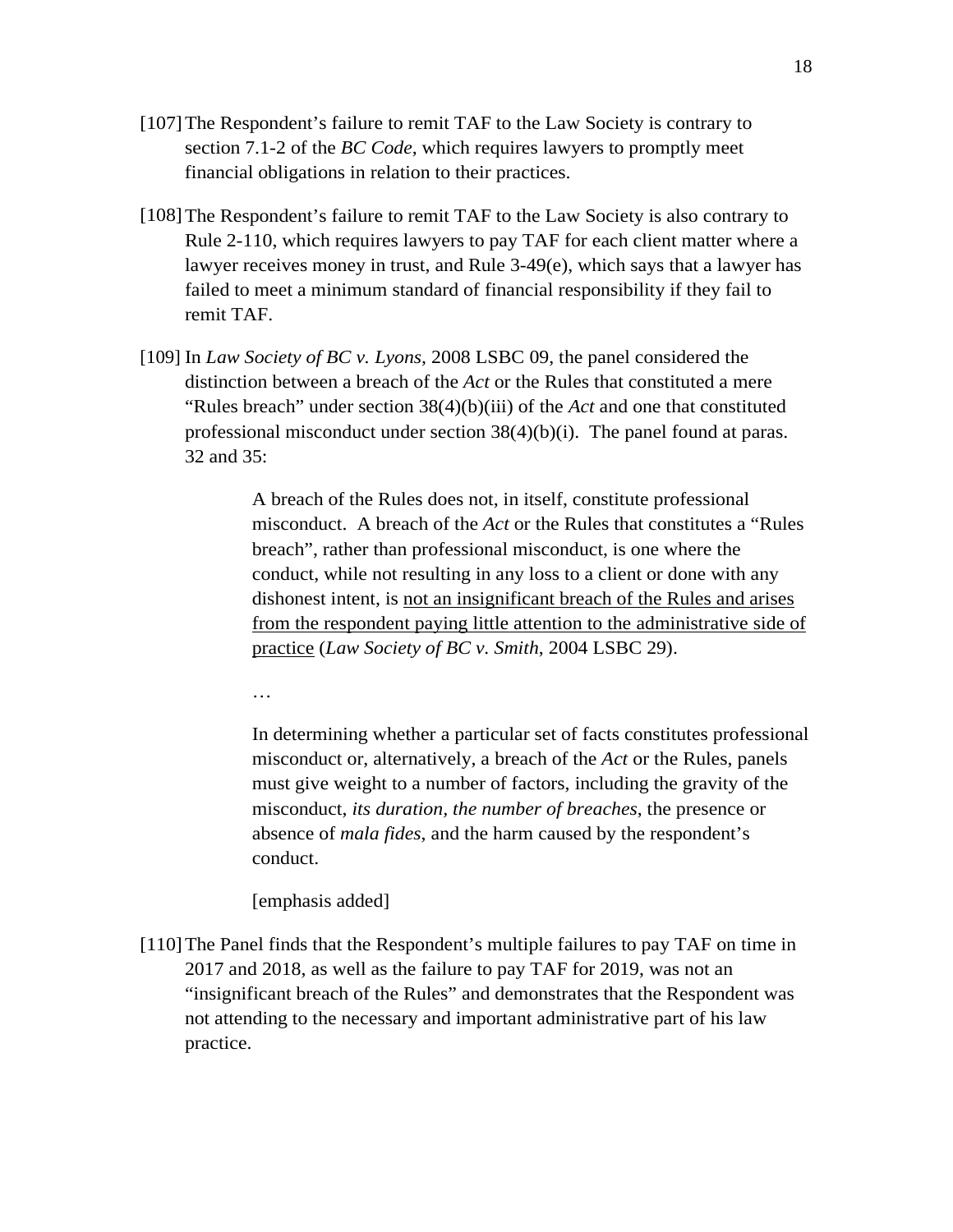[111] During his Interview, the Respondent attributed the failure to remit TAF to the same serious personal problems between 2017 to 2019, however, given the duration of the issues and number of breaches, and the fact that the 2019 TAF remains unpaid, the Panel finds that the Respondent's failure to remit TAF on time, or at all, is a marked departure from that conduct the Law Society expects of lawyers and rises to the level of professional misconduct.

### **Allegation 4**

- [112]On July 8, 2019, the Ministry filed the Judgment and a Writ of Seizure and Sale against the Firm. The Judgment was not fully satisfied until August 16, 2019, when the Respondent paid \$8,696.89 to the Ministry.
- [113] Failure to satisfy a monetary judgment within seven days is deemed to be a failure to meet the minimum standard of financial responsibility pursuant to Rule  $3-49(a)$ , and Rule  $3-50$  requires lawyers to immediately report to the Law Society any judgments issued against them that are not paid within seven days.
- [114]The Respondent admitted in correspondence to the Law Society that he was aware of the Judgment but that he was not able to pay it within seven days due to cash flow issues. The Respondent did not deny that he failed to report the unsatisfied Judgment as required by Rule 3-50, however, he was not familiar with the Rule 3-50 reporting requirement. The Law Society only learned of the unsatisfied Judgment as part of its investigation in 2019 arising from the audit.
- [115] Rule 3-50 is not merely an administrative regulation to be complied with at a lawyer's leisure. Unpaid judgments may be a sign that a lawyer is in financial distress, which in turn may negatively affect clients. Rule 3-50 is rooted in the Law Society's obligation to protect the public. Rule 3-50 requires the lawyer to submit their proposal for payment of the judgment to the Law Society for review. Notice of unsatisfied judgments and review of proposals for payment allows the Law Society to determine if any steps need to be taken for the protection of the public. This principle is stated in *Law Society of BC v. Lessing,* 2012 LSBC 19, at para. 60:

… The fact that a lawyer has not paid debts when due does not necessarily mean that the lawyer cannot properly perform his or her duties or that such failure poses a risk to the public, but it might. Often, unsatisfied monetary judgments are a sign of more severe underlying problems that will pose a danger to the public. In order to protect the public, the Law Society must be made aware of any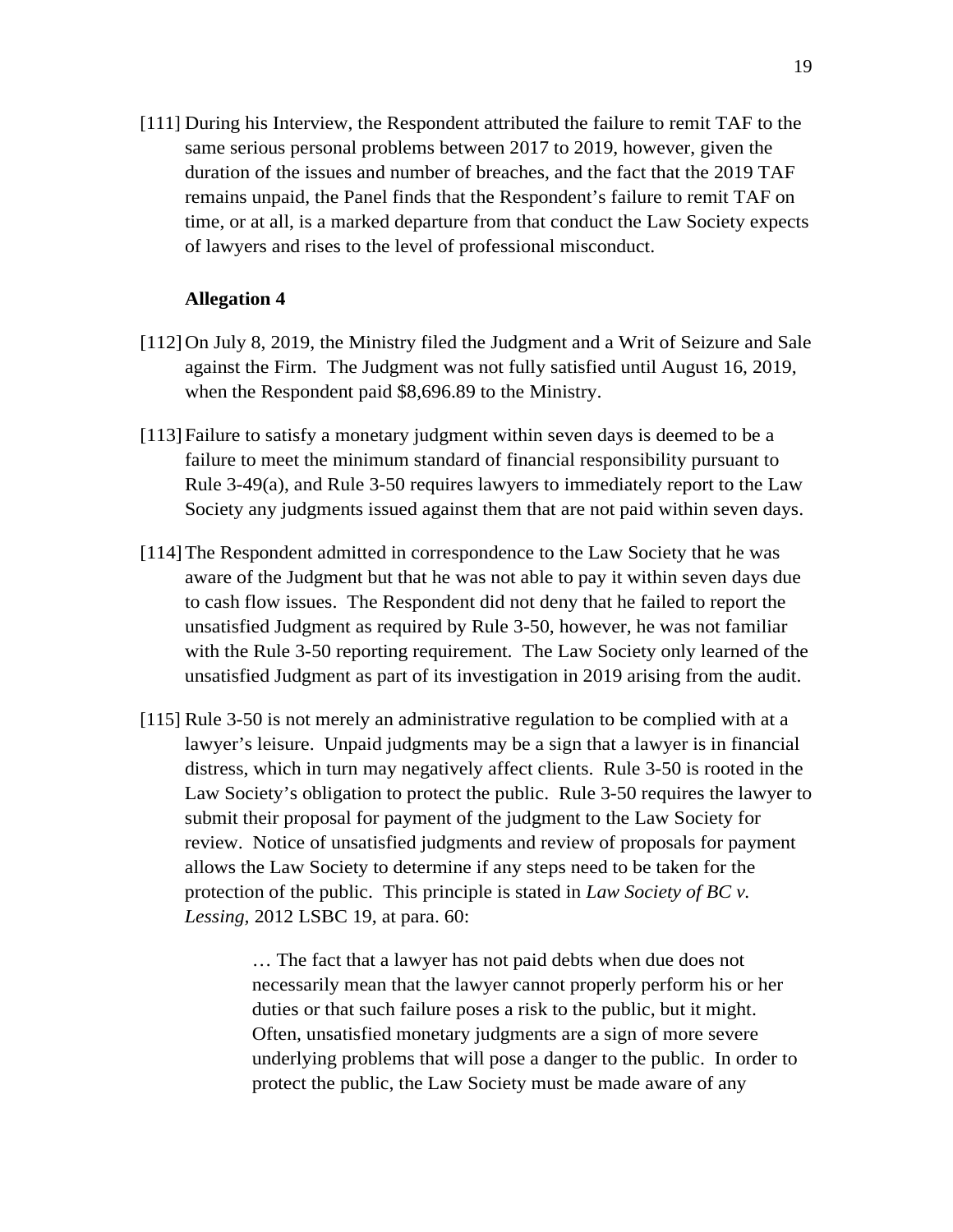unsatisfied monetary judgment and be provided with information about it and the lawyer's proposed course of action for dealing with it.

- [116]As the facts demonstrate, the Respondent and his Firm were in financial distress; the Respondent said that his "cash flow" issues were why he used PST and GST for his own needs rather than remit them on time.
- [117]As previously noted, the test for professional misconduct is objective. The Respondent's lack of familiarity with the requirements of Rule 3-50 does not justify non-compliance. The Respondent had a judgment entered against him with respect to taxes he collected from his clients, taxes that he not only failed to remit, but instead then used for his business purposes. Failure to familiarize himself with the requirements of the applicable rules once he became aware of a judgment against him for this kind of behaviour is a marked departure from that conduct expected of lawyers.
- [118] In light of the above, the Panel finds that the Respondent's failure to comply with Rule 3-50 was a marked departure from that conduct expected of lawyers, and as such, constitutes professional misconduct.

## **Allegations 5 and 6**

- [119]Allegation 5 relates to the Respondent's actions in withdrawing funds from trust for the payment of fees before the Respondent had rendered any or sufficient legal services to justify the withdrawal, contrary to Rule 3-64. Allegation 6 relates to the Respondent's actions in withdrawing funds from trust for the payment of fees before the Respondent had rendered an invoice to the client, contrary to Rule 3-65 and section 69 of the *Act.*
- [120] The public relies on members of the legal profession to properly handle trust funds. This is one of the core elements of a lawyer's fiduciary duty to clients, and why there are specific rules in place governing withdrawal of clients' trust funds. In *Law Society of BC v. Gellert,* 2013 LSBC 22, the hearing panel at para. 73 commented on the importance of properly handling trust funds:

… An unauthorized use of trust funds harms or risks harming the client, undermines the client's confidence in counsel, and has a seriously deleterious impact on the legal profession's reputation in the eyes of the public. Because of the sacrosanct nature of trust funds, removing a client's trust funds is and should always be a memorable, conscious and deliberate act that a lawyer carefully considers before carrying out (*Ali,* para. 104, 106).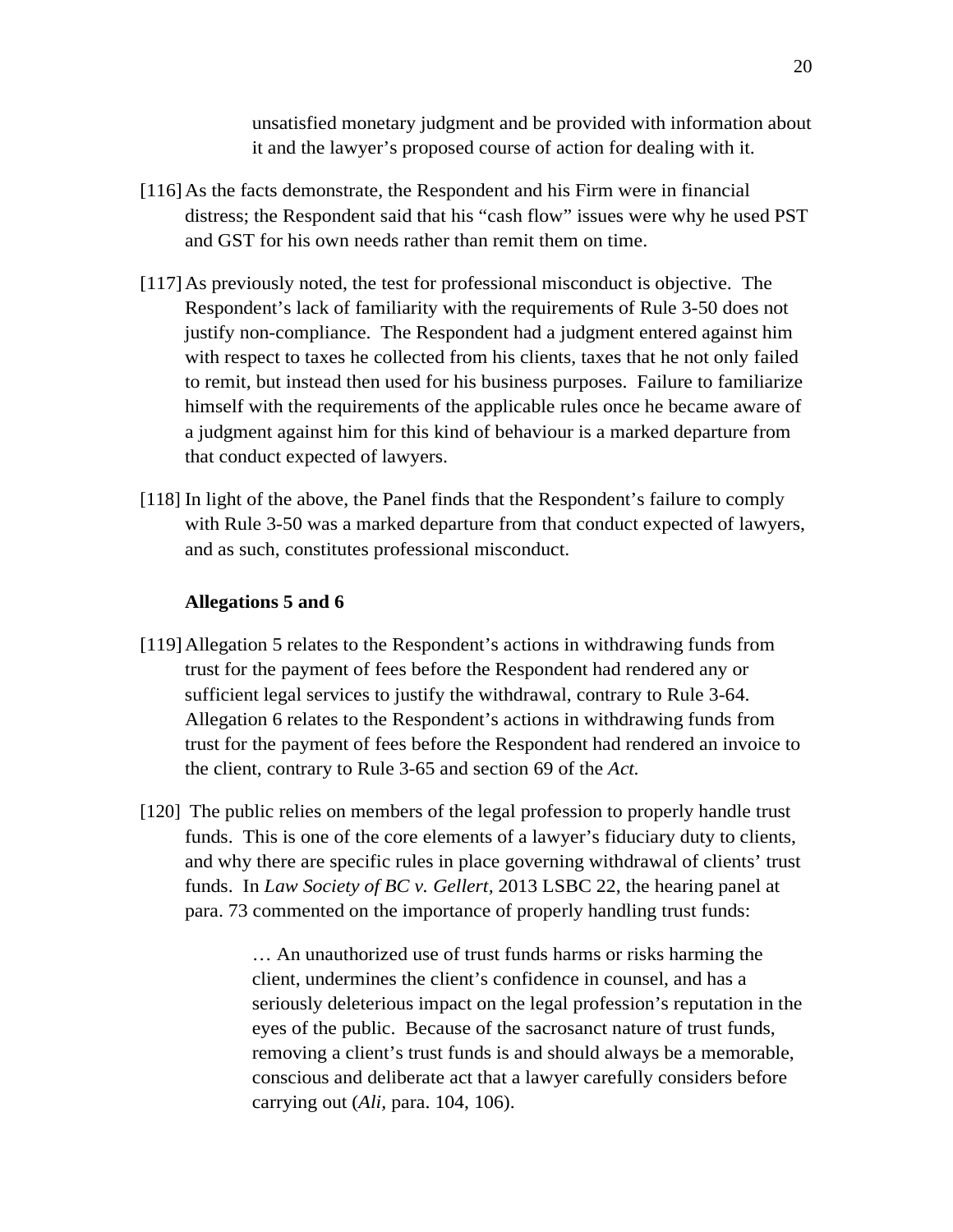- [121]Unauthorized use of trust funds has also been deemed "misappropriation", regardless of whether the lawyer derives personal gain or benefit, or if the legal work, for which the funds were withdrawn prematurely, was later provided to the client.
- [122] The hearing panel in *Law Society of BC v. Sahota,* 2016 LSBC 29, articulates this principle at paras. 60 and 61:

We begin with an attempt to understand the nature of misappropriation. In the decision of a hearing panel on facts and verdict in the matter of *Law Society of BC v. Ali*, 2007 LSBC 18, at para. 79, the following appears in the context of describing the meaning of misappropriation:

> Misappropriation is defined in *Black's Law Dictionary*, 6th Edition as follows:

The unauthorized, improper, or unlawful use of funds or other property for purposes other than that for which intended. Misappropriation of a client's funds is any unauthorized use of clients [*sic*] funds entrusted to an attorney, including not only stealing but also unauthorized temporary use for lawyer's own purpose, whether or not he derives any personal gain or benefit therefrom ...

These are important clarifications. Any unauthorized use qualifies. It does not need to amount to stealing, as long as there is an unauthorized temporary use for the lawyer's own purpose. Personal gain or benefit to the lawyer is not required.

[123] *Sahota*, at para. 62, also affirmed the hearing panel's findings in *Law Society of BC v. Harder,* 2005 LSBC 48 that a lawyer's subjective intent, the presence or absence of good character, and/or dishonesty are not relevant.

## **Allegation 5(a) – client JS**

- [124]The Respondent admitted that he did not complete the shareholders' agreement at the time he withdrew all JS's retainer funds for the agreement from his trust account.
- [125]The Respondent initially justified billing JS the full amount of the shareholders' agreement retainer based on the amount of work he had already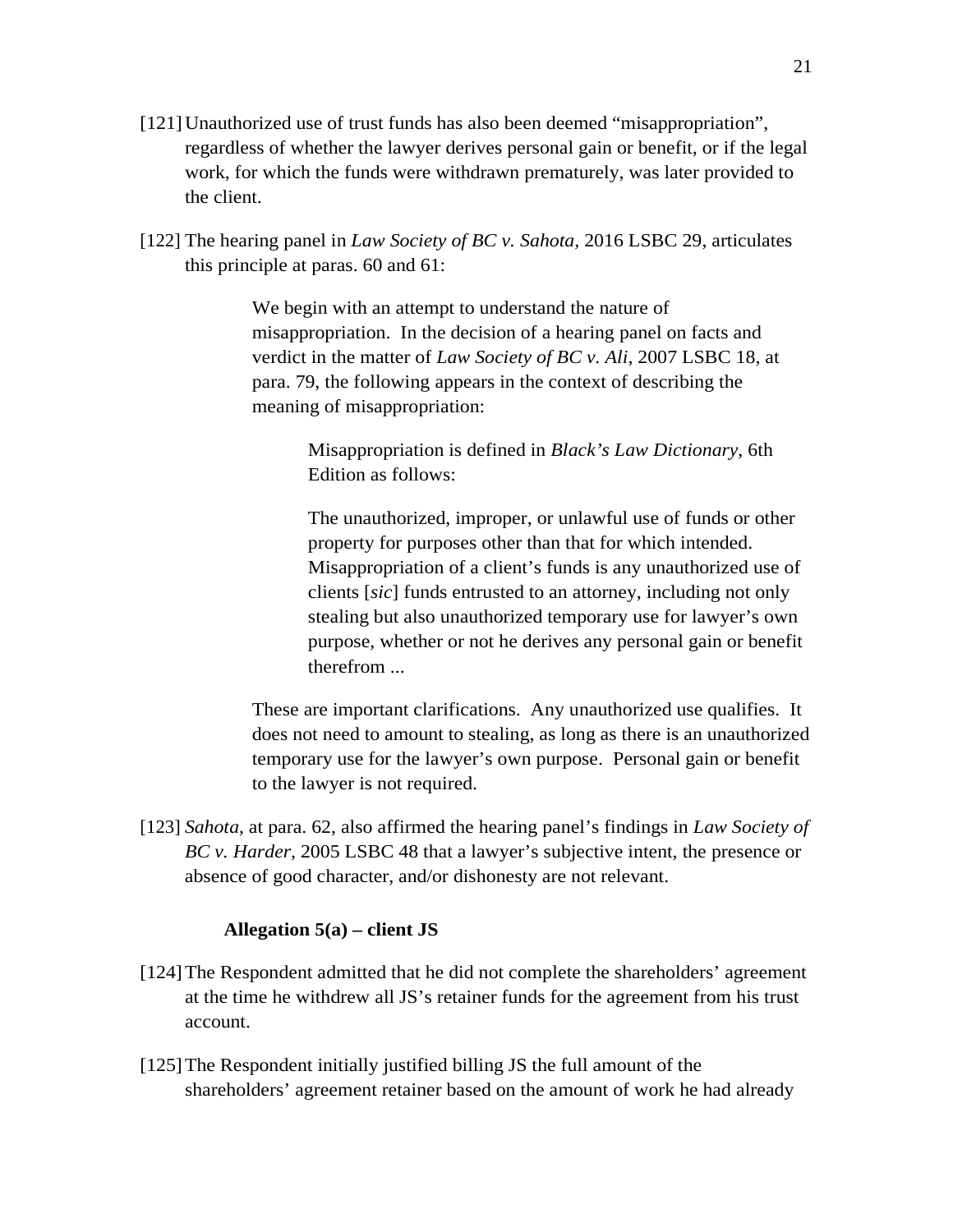done on the shareholders' agreement, however, there was no evidence of notes, a completed agreement, or any evidence to support the billing of the full amount of the fee quoted at that time.

- [126]Further, billing the full amount of the fee if the work was going to take more time and fees, was contrary to the Respondent's statement that his practice was to quote a fixed fee and if the matter became more complex and would require further fees, he would inform the client.
- [127] The Respondent later said that he did not refund the balance of the retainer funds because JS indicated she would be requiring future services, however, as of November 16, 2018 (the date he withdrew all the retainer funds from his trust account), the Respondent could not have known that there would be "future services" because:
	- (a) as of November 16, 2018, the Respondent was still waiting for information he requested for the shareholders' agreement as evidenced by the October 21, 2018 and November 28, 2018 emails from JS to say that she required more time to collect the information requested; and
	- (b) on January 25, 2019, JS informed the Respondent she no longer required the shareholders' agreement and requested a refund of the retainer fee, less any work done by the Respondent, and there was no mention at that time of "future services" or the additional work that the Respondent said he later did for her at reduced fees and/or a no fee basis.
- [128]The Respondent's after-the-fact justification for billing JS the full amount of fees paid for services, which were not rendered, is troubling. As at November 16, 2018, the Respondent knew that he had not performed the services for which the retainer had been paid, and in that sense, even if services were later rendered to justify the Respondent earning the fees, the fact remains that his taking of the funds on November 16, 2018 was unauthorized.
- [129] Following the reasoning in *Sahota* and *Harder*, the Panel finds that the Respondent's actions constituted misappropriation of client funds.

### **Allegations 5(b) and 6 – clients YH and VH**

[130]The Respondent admitted that he transferred the full amount of the fee retainer paid by these clients for a committee application on March 1, 2018 from his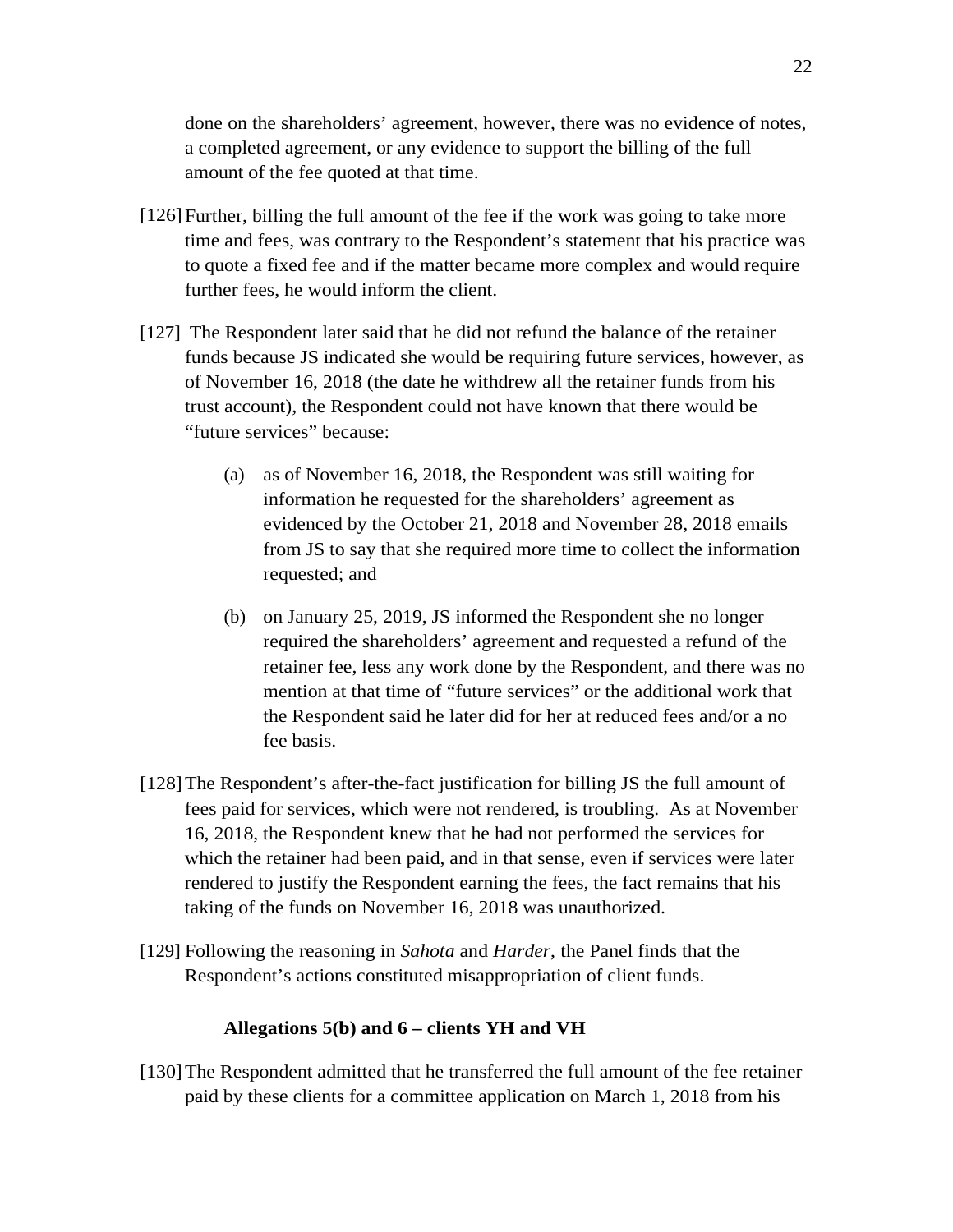trust account to his general account. The NTA establishes that the majority of the work on this application was done between March to December 2018; the actual Petition was filed on November 23, 2018 and heard on December 21, 2018.

- [131]It was the Respondent's position that he was entitled to withdraw the full fee merely ten days after these clients paid the retainer on the basis that he had performed a "substantial amount" of work on the committee application by that date.
- [132] As with client JS, it is clear that the Respondent transferred these clients' retainer fees to himself in advance of when the services were actually performed. The fact the services billed for were actually performed is irrelevant to the analysis of whether the Respondent misappropriated client funds. Following the reasoning in *Sahota* and *Harder*, the Panel finds that the Respondent's actions constituted misappropriation of client funds.
- [133] Rules 3-64 and 3-65 set out requirements for lawyers' withdrawals of trust funds and payment of fees from trust, including the accounting and bookkeeping steps that must be taken. Section 69 of the *Act* also clearly stipulates that a lawyer must deliver a bill to the person charged, before they may withdraw funds from trust.
- [134] The Respondent admitted that he did not deliver an invoice to these clients before transferring these clients' funds from trust to his general account as follows:
	- (a) \$3,950 on March 1, 2018; and
	- (b) \$1,077 between August 2018 and February 2019.
- [135] Rules 3-64 and 3-65 and section 69 of the *Act* form an important part of the regulatory regime by which the Law Society regulates trust accounts and ensures that the public's trust and confidence in the legal profession is maintained. In other words, these are not mere technical breaches, but go to the core of a lawyer's professional obligations. Accordingly, the Panel finds that by withdrawing funds without rendering invoices, the Respondent's actions constituted misappropriation of client funds.